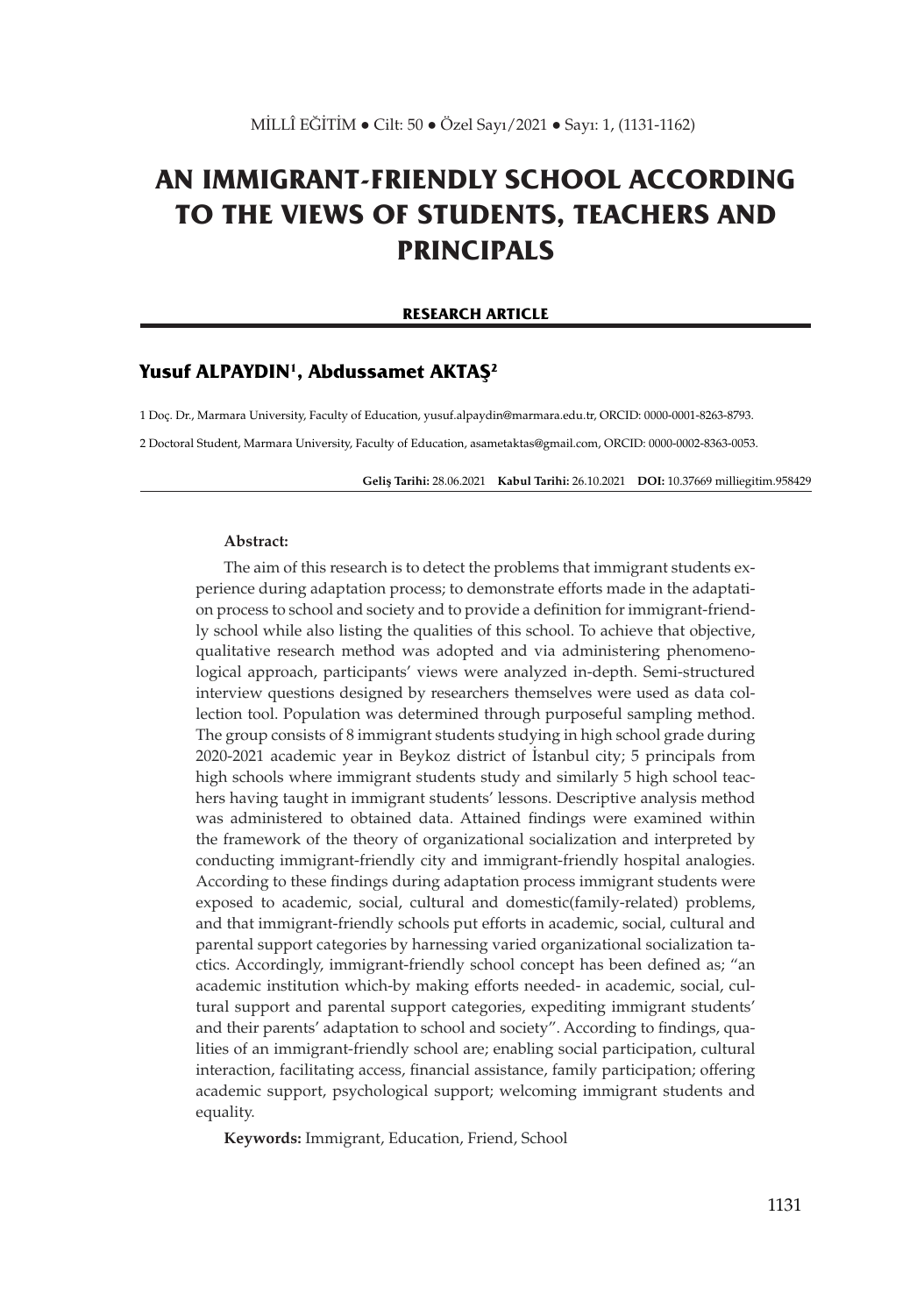# **ÖĞRENCİ, ÖĞRETMEN VE OKUL MÜDÜRLERİNİN GÖRÜŞLERİNE GÖRE GÖÇMEN DOSTU OKUL**

**Öz:** Bu araştırmanın amacı; göçmen öğrencilerin uyum sürecinde yaşadıkları sorunları tespit etmek, okula ve topluma uyumları sürecinde gerçekleştirilen çabaları ortaya koymak ve böylece göçmen dostu okul tanımını yaparak, bu okulun özelliklerini belirlemektir. Bu doğrultuda nitel araştırma yöntemi benimsenmiş olup, katılımcıların görüşleri fenomonolojik bir yaklaşımla derinlemesine analiz edilmiştir. Veri toplama aracı olarak, araştırmacılar tarafından hazırlanan yarı yapılandırılmış görüşme soruları kullanılmıştır. Çalışma grubu; amaçlı örnekleme yöntemiyle belirlenmiş olup, 2020-2021 eğitim öğretim yılında İstanbul ili Beykoz ilçesinde lise kademesinde öğrenim görmekte olan 8 göçmen öğrenci, göçmen öğrencisi bulunan lise kademesi okullardan 5 yönetici ve benzer şekilde lise kademesinde göçmen öğrencilerin derslerine girmiş 5 öğretmenden oluşmaktadır. Elde edilen verilerin incelenmesinde betimsel analiz yöntemi kullanılmıştır. Bulgular örgütsel sosyalizasyon teorisi çerçevesinde değerlendirilmiş, göçmen dostu şehir ve göçmen dostu hastane analojileri yapılarak yorumlanmıştır. Bulgulara göre göçmen öğrenciler uyum sürecinde akademik, sosyal, kültürel ve ailevi sorunlarla karşılaşmakta, göçmen dostu okullar ise çeşitli örgütsel sosyalizasyon taktiklerini kullanarak akademik, sosyal, kültürel destek ve ebeveyn desteği kategorilerinde çaba göstermektedirler. Bu doğrultuda göçmen dostu okul kavramı; "akademik, sosyal, kültürel destek ve ebeveyn desteği kategorilerinde gereken çabaları göstererek göçmen öğrencinin ve ebeveynin okula ve topluma uyumunu kolaylaştıran eğitim örgütleri" olarak tanımlanmıştır. Bulgulara göre göçmen dostu okulların özellikleri; sosyal katılım, kültürel etkileşim, erişimi kolaylaştırma, ekonomik destek, aile katılımı sağlama, akademik destek, psikolojik destek, göçmen öğrenciyi kabul, eşitlik şeklindedir.

**Anahtar Kelimeler:** Göçmen, Eğitim, Dost, Okul

## **Introduction**

Since the dawn of history, migration has always existed in the lives of humankind. It can be claimed that migrations that were either voluntary or forced, temporary or permanent depending on underlying causes- have been a main source of interest in antique legends. Regardless of its causes or forms, migration has at all times existed as a tough process that resulted in a number of cultural, historical, psychological, economic and emotional interactions between individuals and communities.

Conceptually, migration is the act of moving from residential site to another one either individually or collectively and those who move (migrate) from one place to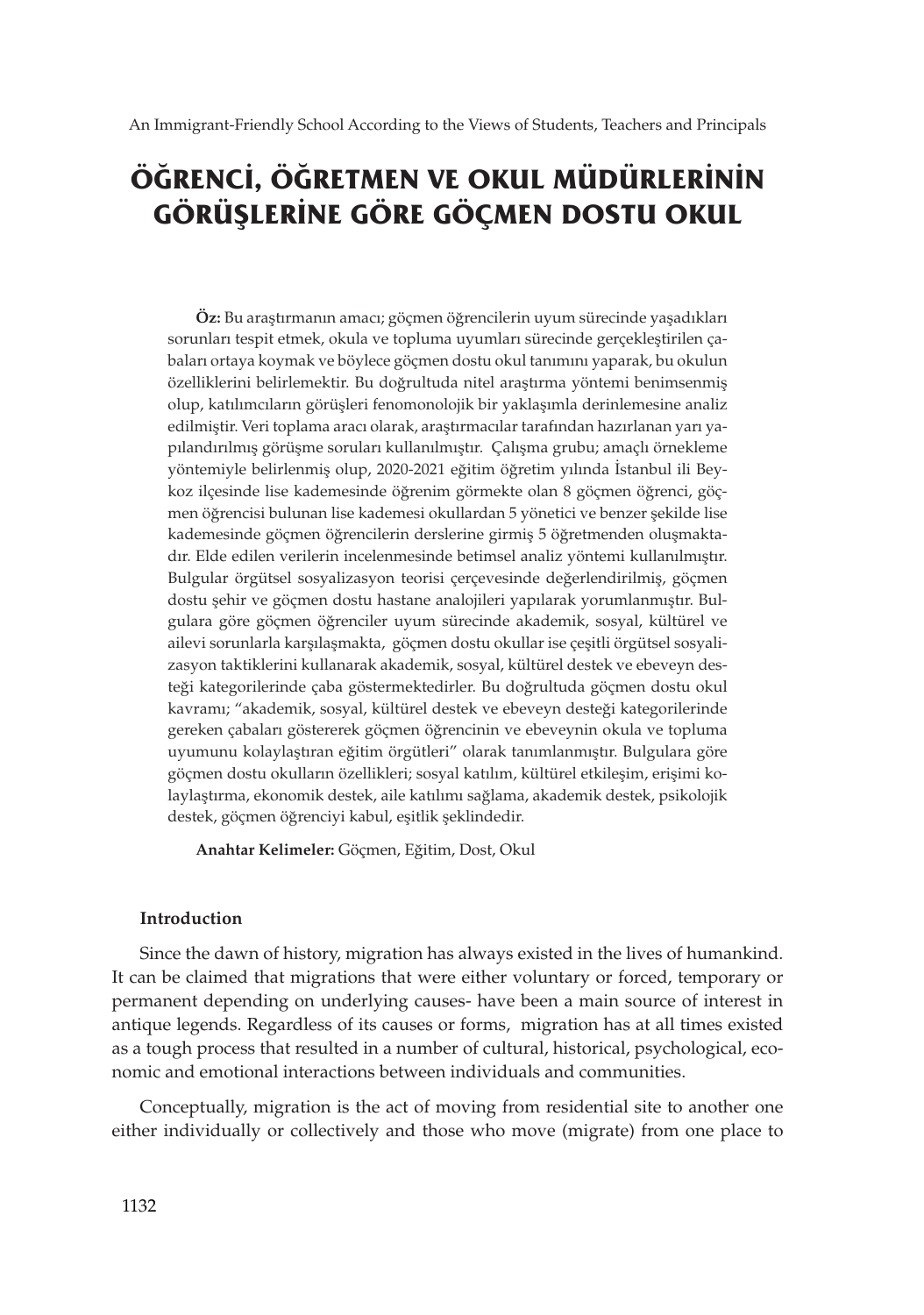another are defined as immigrant (Turkish Language Society, 2020). Being forced to leave their homeland in pursuit of a better life, job and education opportunities, life security, due to famine, civil war and many other personal, societal, political, geographical, climatic and economic reasons, immigrants still face novel problems and challenges while leaving behind original problems. Fear of losing their job, viewing immigrants as potential criminals, reluctance to share national resources (Miller, 2020), concerns that life would be tougher, emotional and psychological feelings, xenophobic behaviors personally or politically among the members of host country (Betz & Simpson, 2013) negatively affect the viewpoint of natives towards immigrants. In parallel with this viewpoint, immigrants experience discrimination, ostracization, physical, emotional, psychological and social violence; lack of access to vital services such as education, healthcare and security; financial troubles and housing problems in their newly-arrived society (Enoksen, 2019).

Negative attitude and behaviors exposed to immigrants are not limited with social life and adults only; but extend towards academic settings as well (Stevens, Boer, Titzmann, Cosma & Walsh, 2020). Among the most pervasive problems at schools is negative reactions of parents in host country. Farre, Ortega and Tanaka (2018) claim that due to increased student population and student number per teacher, parents in host country avoid choosing schools with dense immigrant-student populating but rather favor private schools and they fear that quality of education would degrade in classrooms and schools in homeland. Jensen (2015) attributes these fears to; limited language skill and poor academic background of immigrant students, being have to share already-limited school resources, adverse behavioral and academic effects that grow among the students of the host country.

One of the most pervasive problems that immigrant students face at schools is discrimination. Discrimination, which initially takes place by segregating immigrant students in a different school or classroom (Yan, Wu, Liu & Jiang, 2020), is exposed to immigrant students either by their peers in host state or even by teachers in certain instances (McCorkle, 2018). Other problems that immigrant students face at schools are; peer bullying, xenophobia, physical, social, emotional, psychological violence, language problem, cultural differences, fear and withdrawal (Omelchenko, 2019).

Such negative attitudes and behaviors faced at schools by immigrant students impede and even prevent adaptation to school and society; result in academic failure and trigger psychological and emotional problems. In here, it is detected that schools develop a number of solutions to stop problems faced by immigrant students and speed up their adaptation to school and society. For instance; partnering with various establishments (Koch, Gin & Knutson, 2015), raising cultural awareness of school members (Schiff, 2008), conducting practices to integrate immigrant parents to education process (Albornoz, Cabrales and Hauk, 2018), accentuating the efforts to boost language learning (Bossavie, 2018), backing up immigrant students' academic background via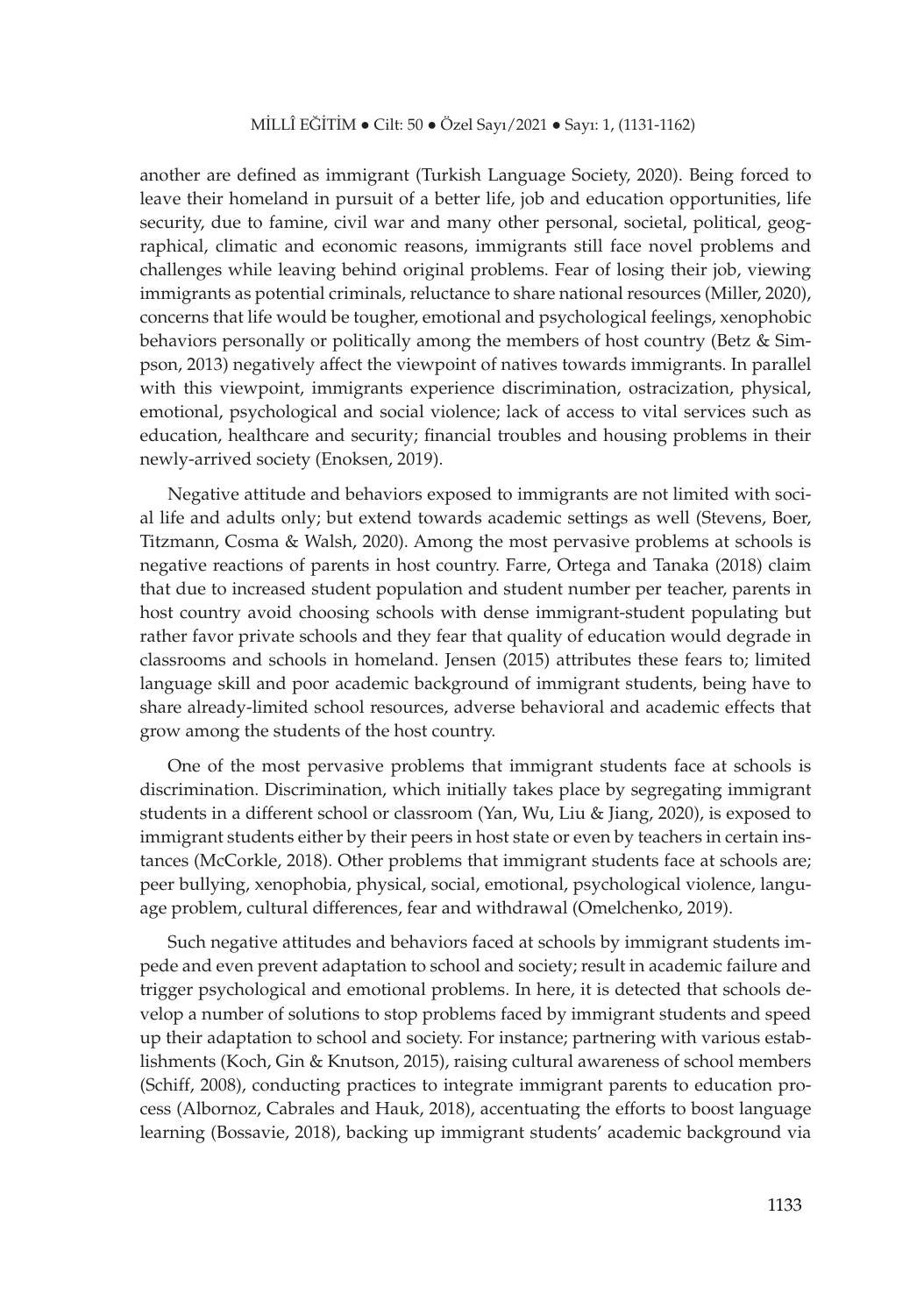supplementary works (Crosnoe & Turley, 2011) are some of these efforts. Solutions administered in schools expedite immigrant students' adaptation to both school and society while also bolster their academic performance (Raol, 2020). In that case immigrant students' and parents' adaptation to school and society and minimizing potential negations will be proportional to the solutions applied by schools.

## **Immigrant-friendly School**

In order to continue their life in a new community, immigrants take part in this new life by working in a job, shopping and benefiting from healthcare, education, transportation services etc.; therefore become a member of society. Within that context, building immigrant-friendly school model points at the necessity to form an immigrant-friendly society at first. Accordingly, the approach towards an immigrant-friendly school model will be branched from general to specific; from an immigrant-friendly society, immigrant-friendly city, immigrant-friendly organization to an immigrant-friendly school (Figure 1).

**Figure 1.** Immigrant-Friendly School From General To Specific



According to Figure 1, in order for an immigrant-friendly school to exist, in recognition of the problems faced by immigrants, it is essential to build a social structure that is named as immigrant-friendly society which is humanistic towards immigrants, which does not turn a blind eye on them and which adopts a philosophy of tolerance. An immigrant- friendly society provides equal rights with citizens of host state to immigrants in all dimensions of life, offers the same means and opportunities like the citizens of host state to immigrants, ensures safety of immigrants, develops immigrant-friendly practices and policies, enhance native citizens' educational and cultural level and as a result of these efforts, not many problems are witnessed in their acceptance by native society (Nukpezah, 2017). Besides, in such societies, religious and humanistic values are foregrounded to facilitate acceptance process of immigrants within the members of community (McDaniel, Nooriddin & Shortle, 2011).

On the other hand as immigrant-friendly cities are examined it is witnessed that these places are valued as a safe haven by immigrants and these cities unconditionally welcome immigrants and are much experienced in adapting newcomers to urban life. According to Shepard (2016) qualities which help us define immigrant-friendly cities are such: Administrative leadership, Equal access, Civil participation, Affiliated organizations, Education, Economic development, Security.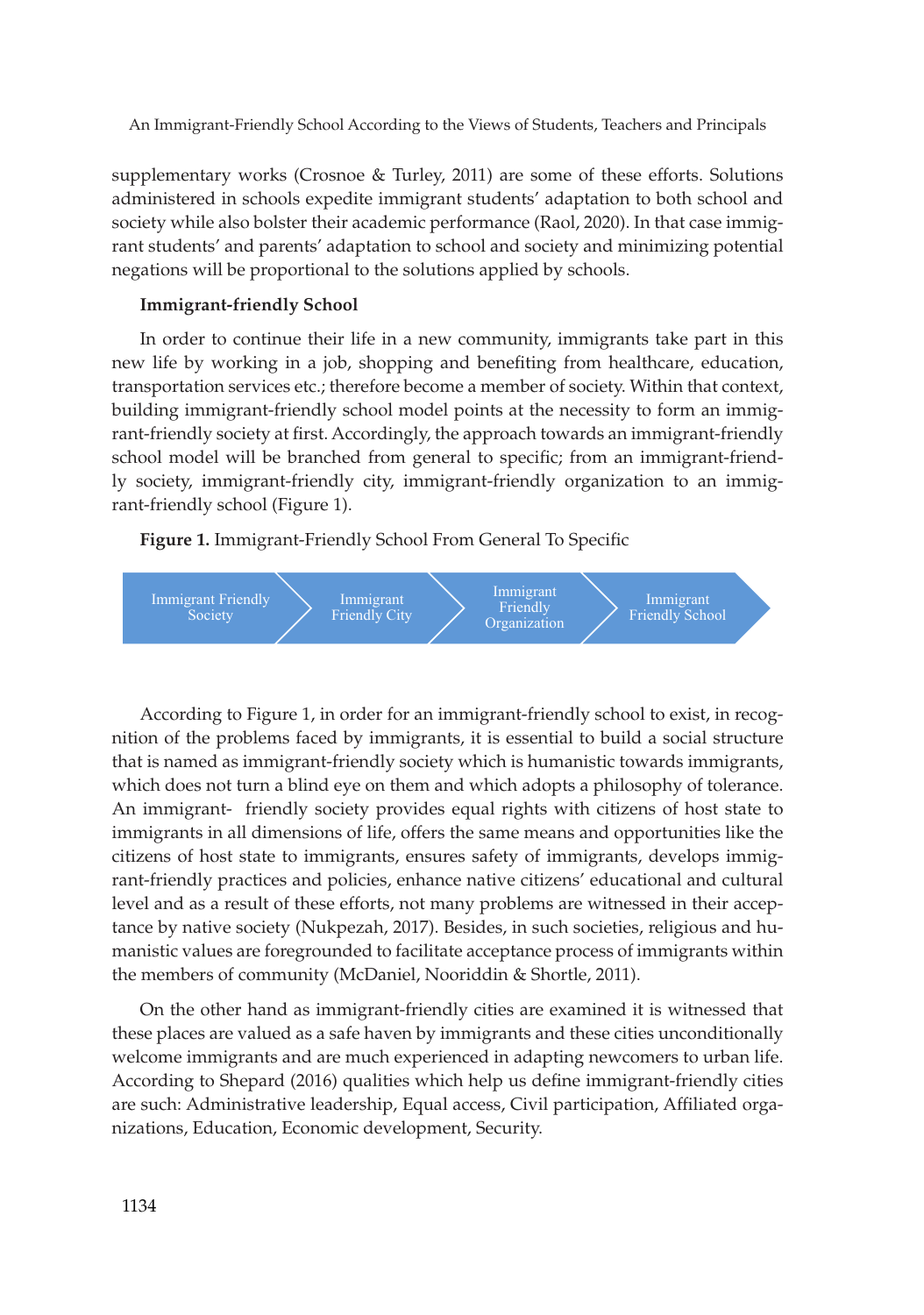Such qualities steer generic policies of the city towards immigrants and allow the policies to be shaped as immigrant -friendly or anti-immigrant policies. Via immigrant-friendly policies immigrants are endowed with physical, emotional, social, and financial security; and they can also possess rights of equal access like the citizens of host state (Mitnik, Finnerty & Vidal, 2008). Hostile policies on the other hand are the kind of policies that demotivate immigrants to live in the city and trigger locals to engage in violent acts towards immigrants and lead them to treat newcomers as potential criminals who would eventually increase crime ratios in their city (Hummel, 2015; Mitnik et al., 2008).

As we delve into the concept of immigrant-friendly organizations it is detected that researches foreground the kind of practices applied in hospitals. For instance; within the context of research conducted by Hudelson, Dao, Perneger and Paillard (2014) to build the culture of immigrant-friendly hospitals, practices listed below were conducted in selected hospitals as the sampling;

- $\checkmark$  Assigning a reference nurse to provide information and support for hospital staff about the care of immigrant patients,
- $\checkmark$  Rapid detection of patients in need of translator and meeting this need,
- $\checkmark$  In cases when face-to-face access to translators is infeasible due to time and program restrictions, providing call on translation service,
- $\checkmark$  Staff orientation days and demonstrating the nature of immigrant-friendly services to hospital staff,
- $\checkmark$  Preparing and distributing informative brochures to spread healthcare awareness, acceptance and adoption among all staff,
- $\checkmark$  To instill healthcare awareness among all staff, organizing musical entertainments, dinner parties, panels against anti-immigrant policies and racism in the hospital open to public; brochure distribution, video demos on local TV channels and websites; film demonstration to all staff and holding various cultural events.

In another research it was reported that in order to develop an immigrant-friendly approach in healthcare system and raise the awareness of healthcare staff, it is suggested to form several partnerships between healthcare employees and candidates in host country and healthcare establishments in the homelands of immigrants (Hickey, Gagnon & Merry, 2010). Via such partnerships required information on the past experiences and healthcare background of immigrants could be gathered; hence immigrants could be better understood and a more functional communication could thus be established.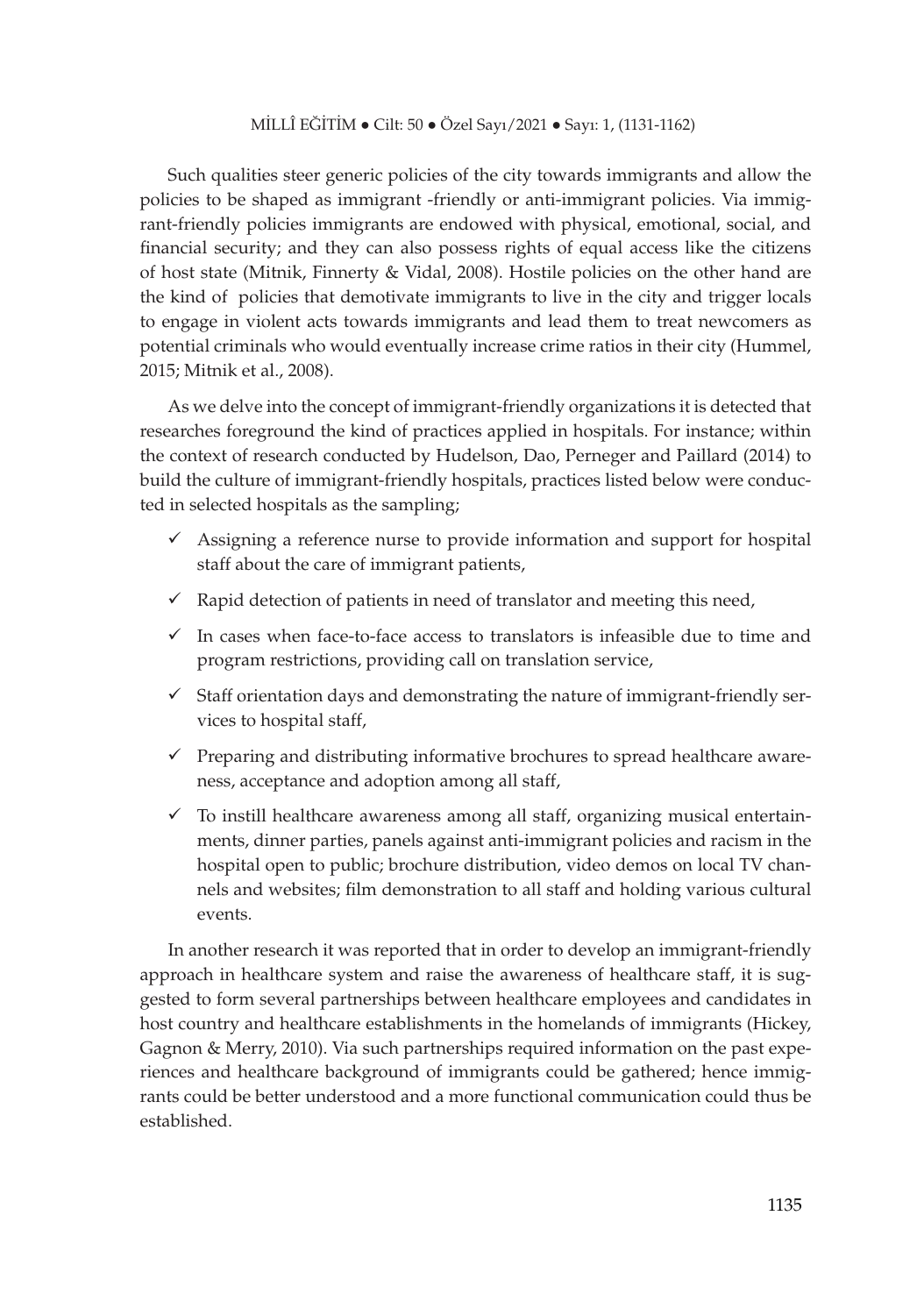Another research related to creating a hospital endowed with immigrant-friendly qualities was conducted by Jaeger, Kiss, Hossain and Zimmerman (2013). Findings of this research are deemed valuable for the immigrant-friendly school model; immigrant children have concerns and fears about the safety, immigrant children experience great cultural dilemma, various events is organized in order to ease immigrant children's adaptation, thus, immigrant children feels themselves more comfortable and safe, immigrant families ask to understand and be understood, employing a translator played quite a vital role in communicating with the immigrants without losing information.

Although immigrant-friendly organization practices are yet limited with hospitals, one other domain that needs such practices most is academic settings. Upon realizing the significance of education which was, for many long years, manipulated as a tool to assimilate immigrants or train unqualified laborer (Oktik & Değer, 2013), in securing social order and immigrants' adaptation to society researches on education gained impetus. Through such studies it is detected that the first and foremost solution for helping immigrant students' and parents' adaptation to school and society could be offered by schools.

In here, immigrant-friendly schools that would be established on the basis of the theory of organizational socialization draw attention. Organizational socialization is a process in which various actions are performed to help the new member of organization be acquainted with the organization, adapt to the system and integrate to the organizational culture and in this process, both the organization and newcomer offer contribution (Malik & Manroop, 2017). In this process the first stage is presocialization which is formed through the expectations of individual, meeting which indicates eagerness of the individual and organization in the adaptation to organization, change and gain stage which takes place if the process ends successfully and disassociation stage if it fails (Calik, 2003). A successfully socialized person is eager to stay in the organization and achieve high performance but if the socialization process ends in failure, the person encounters with negative physical, emotional, social, and psychological results and disassociates from the organization. In socialization process efforts that organizations make to swift new member's adaptation are executed via using certain tactics which can briefly be summarized such (Van Maanen & Schein, 1979):

- Collective-Personal; Socialization process that takes place as a group or in person.
- $\checkmark$  Formal-Informal; Socialization process that takes place formally and planned or via informal methods.
- $\checkmark$  Consecutive-Random; Socialization process that takes place either in a consecutive or random order until the target is attained.
- Stabile-Unstable; Binding (or not )socialization process to a preset timetable.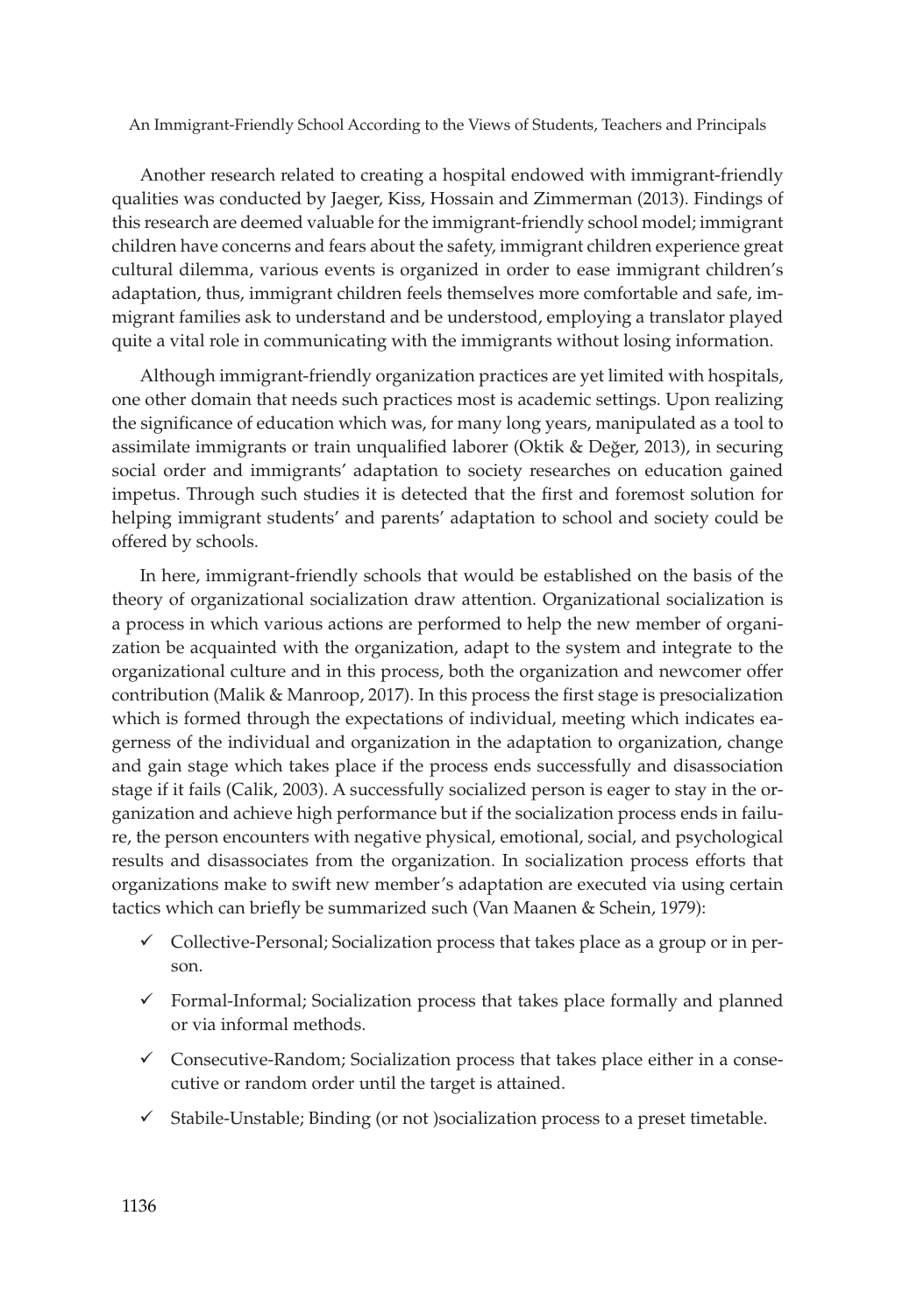- $\checkmark$  Series-Alternative; Receiving or not receiving support from an experienced member during socialization process.
- $\checkmark$  Assignment-Discharge; Unconditionally accepting or rejecting the new member will all his/her traits during socialization process.

Organizational socialization process which indicates change, acculturation, transformation in feelings, thoughts, behaviors and attitudes which are necessary in organizational adaptation is impacted by a list of factors (Araza, Aslan & Bulut, 2013). Bauer and Erdogan (2011) grouped these factors below three headings such as; personal traits, personal efforts and organizational efforts and explained them such; personal traits; assertiveness, interest in discovering the environment, rules and culture; personal efforts; willingness to learn what is expected from the person, asking questions and forming communication; organizational efforts; holding events and orientation programs to expedite socialization and applying organizational tactics during that process.

Immigrant-Friendly School Model which theoretically originates from organizational socialization approach accepts immigrant student as the individual and school as the organization. In that case; to help immigrant student manage socialization process brilliantly, problems experienced during the process, students' traits, students' efforts and school's efforts play a salient role. An immigrant student enters adaptation process under the effect of several factors and a number of problems and provided that efforts from both parties are sufficient, the process is then completed successfully. To that end, socialization process experienced in an immigrant-friendly school which observes theory of organizational socialization is as shown in Figure 2.

**Figure 2.** Socialization Process in Immigrant-friendly School within the Framework of Organizational Socialization Theory.



**Resource**: Adapted from Bauer & Erdogan (2011), Calik (2003), Malik & Manroop (2017).

In an immigrant-friendly school socialization process taking place within the framework of the theory of organizational socialization comprises of four stages which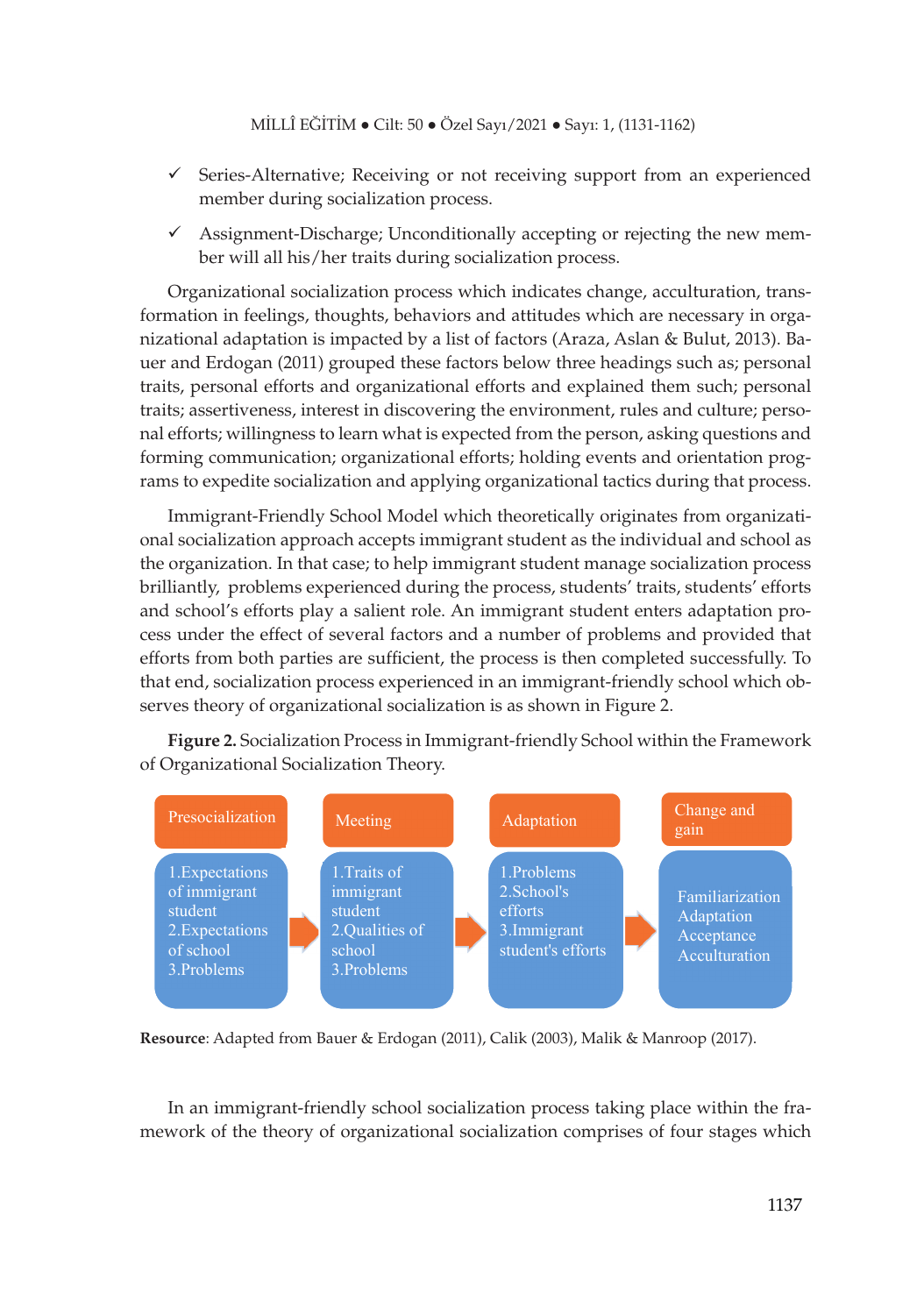are; presocialization, meeting, adaptation, change and gain. Presocialization process relates to problems that an immigrant student copes with before starting school, expectations from school and school's expectations from immigrant students. Meeting process means that immigrant student can access school and refers to immigrant student's traits, school's qualities, emerging problems. During adaptation process it is possible to encounter new problems but school's and immigrant student's efforts are the anchor points. Change and gain, on the other hand, relates to the last stage in which socialization is completed successfully and problems are solved.

In an immigrant-friendly school, key point of socialization is immigrant student's efforts and school's efforts. Immigrant student's efforts can be defined as eagerness to form communication and partake in events and responding to school's efforts. School's efforts relate to events and activities that could minimize process related conflicts, offer problems to problems and expedite adaptation. At this point it is clear that school's efforts play a more vital role than student traits and student efforts since it offers solutions to problems. Hence, it is suggested to emphasize the efforts of model-school mentioned in researches.

Because of the new environment and new peers, contacting with a different language and culture, anxiety due to not being mature and a broken family environment at times; immigrant students are deeply in need of social, emotional and academic support. Schools which can offer these supports should firstly give a welcoming impression for immigrant students to help them feel safe in school environment. To create this environment Cardoza (2019) stated that hanging flags of different countries in corridors, posting informative texts written in native language in different places at school, enriching the library with publications written in native language, visiting immigrant students' homes are seemingly small but quite effective gestures in reality. Such efforts play a vital role in students' adaptation to society and school considering the hardships these students faced in their road to migration, assaults they faced, having lost some of their family members, being stranger in the country, culture and classroom, being the breadwinner in certain cases, being forced to work rather than attend school.

On the other hand these experiences also boost immigrant students' relentlessness, courage, persistence and problem-solving skills and increase their self-confidence. By implementing friendly practices, host school will expedite adaptation process and by revealing students' skills, experiences and cultural differences the school will gain more power (Lander, 2018). That being said, immigrant-friendly school practices will not only contribute to students' adaptation to school and society but will also allow the school and society to benefit from students' strengths.

With the practices immigrant-friendly schools conduct, they will offer psychosocial support to immigrant students and by actively conducting peer counseling, school will create a sense of safe environment and shorten integration process (European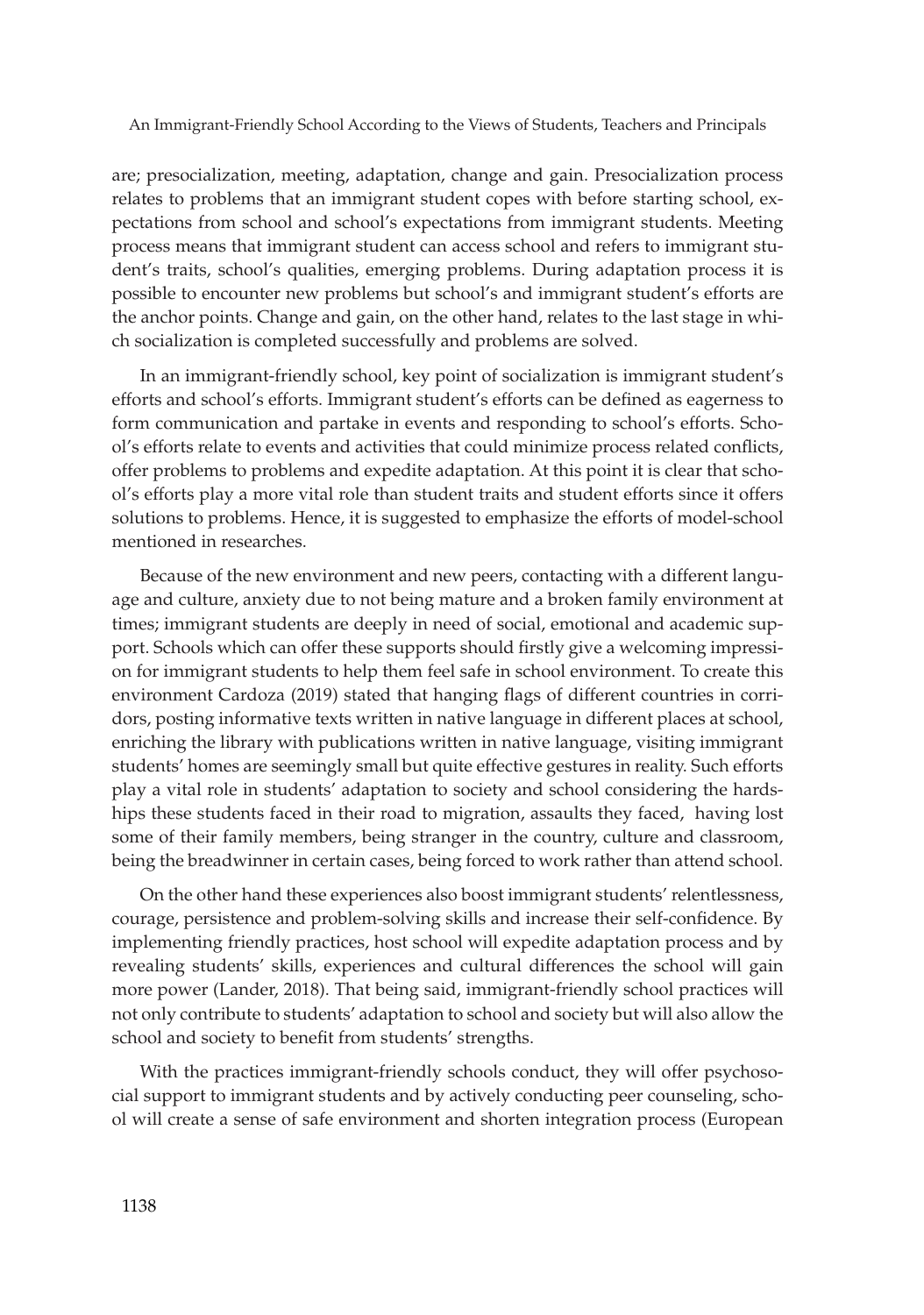Commission, 2020; Konings, 2017). Another quality of immigrant-friendly schools in making the environment secure and create a sense of safe school is detecting students' private information, parental information and accommodation information by observing confidentiality (Koski, 2019). Thus, parents will be more eager to cooperate in sharing students' former experiences and feel at ease while sending their kids to school.

Leaving their home, family, friends, relatives and school behind after migration; students, in their new settlement, cope with language problem, ostracization, lack of family support and financial troubles. Solis (2016) reports that in order to solve problems, ensure adaptation and increase academic success schools should multiply finance resources, offer linguistic and academic support, employ immigrant teachers and conduct studies in boosting tolerance towards cultural differences, therefore make immigrant students feel valued. However discriminating immigrant students by the system or teachers prevents their healthy development and integration to society. Within that context, another practice expected from an immigrant-friendly school is to conduct trainings that focus on honing teachers' skills to work with immigrant students (Eren, 2019; OECD, 2015).

In their research reporting that schools hosting immigrant students are aware of the efforts they should make, Manzoni and Rolfe (2019) emphasized efforts made in Britain schools in order to solve immigrant students' problems and expedite adaptation to school and society as below;

- $\checkmark$  Employing immigrant origin teacher or assistants at schools; These teachers knowing culture and language first-hand build a functional bridge between school and parents and be the source of knowledge and advice.
- Assigning a delegate parent; Parents assigned by school convey school's expectations and education system of the country to immigrant families and by finding immigrant families in need, they organize relevant works.
- $\checkmark$  Multilingual presentation of materials and employing translator; Materials that promote the school and society are printed in different languages and if needed, a translator is employed. In parent meetings and face-to-face interviews, translators play a role in raising immigrant families' interest to school.
- $\checkmark$  Inclusion of immigrant parents to school life; events that cause no language barrier are held; In all cases communication and interaction is formed with immigrants, workshops, language courses, breakfast programs, fun events and various organizations are conducted.
- $\checkmark$  Collecting data about immigrant family and student; Understanding the value of collecting data on students' academic background and home conditions, schools gather information on students and organize activities in light of gathered data. In the adaptation of newcomer students and families, immigrant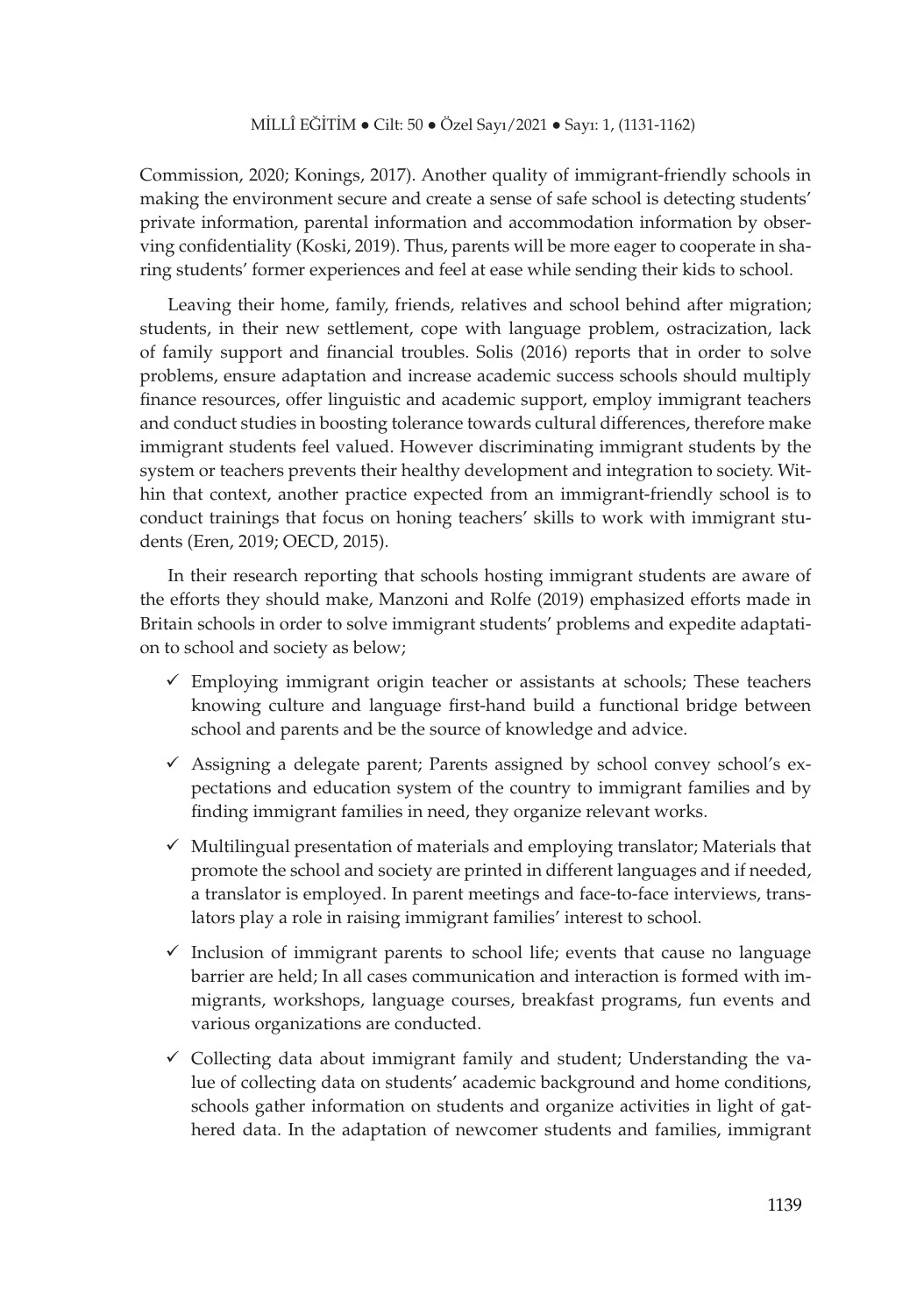families and students with the same background are included to the process, hence immigrant student and family can regard school as a safe environment.

 $\checkmark$  Organizing extracurricular activities; Almost all schools organize extracurricular activities and events to offer social and academic support for immigrant students and build cooperation with public establishments and state foundations.

Another practice that would be exemplary of immigrant-friendly school model is practicing Sanctuary School Label and reward system. Sanctuary school means an embracing place for the student and families where immigrant students feel themselves safe and receive full acceptance (Education Authority, 2020). These schools train all of their shareholders about human rights, create a safe setting for immigrant students, promote cultural diversity, allow the immigrants' integration to society and raise empathy and intercultural awareness. By conducting related studies schools apply to a defined authority center and be awarded after evaluations (Schools of Sanctuary, 2020).

After all, it is known that immigrant students face language and culture friction, discrimination, verbal, emotional, physical and psychological pressure, financial lacks and adaptation problems at school. In this respect, the research draws attention to the problems experienced by immigrant students and parents, on the one hand, and on the other hand, the definition of immigrant-friendly school offers examples that can be applied in immigrant-friendly schools. Although there are some studies related to problems faced by immigrant students and solving adaptation problem, there has not yet been a study that presents immigrant-friendly school model within the framework of organizational socialization; thus this research is significant as it detects problems faced in socialization process, identifies efforts of immigrant student and immigrant-friendly school and demonstrates immigrant-friendly school model. In addition, this research is also deemed valuable as it examines the views of immigrant students, course teachers of immigrant students and principals of schools hosting immigrant students. It is expected that by the findings it showed this research would offer direct contribution to literature, school principals, teachers and indirect contribution to policy-makers by presenting a model of immigrant-friendly school. It is thought that this research will be a guide especially for school administrators, teachers and parents who experience immigrant student density and will contribute to minimizing the adaptation problems of immigrant students. Accordingly, within the framework of the theory of organizational socialization, objectives of this research are;

- a) Spotting the problems faced by immigrant students in socialization process,
- b) Spotting immigrant students' and schools' efforts made in socialization process,

c) By defining immigrant-friendly school, exhibiting its qualities so as to present an immigrant-friendly school model.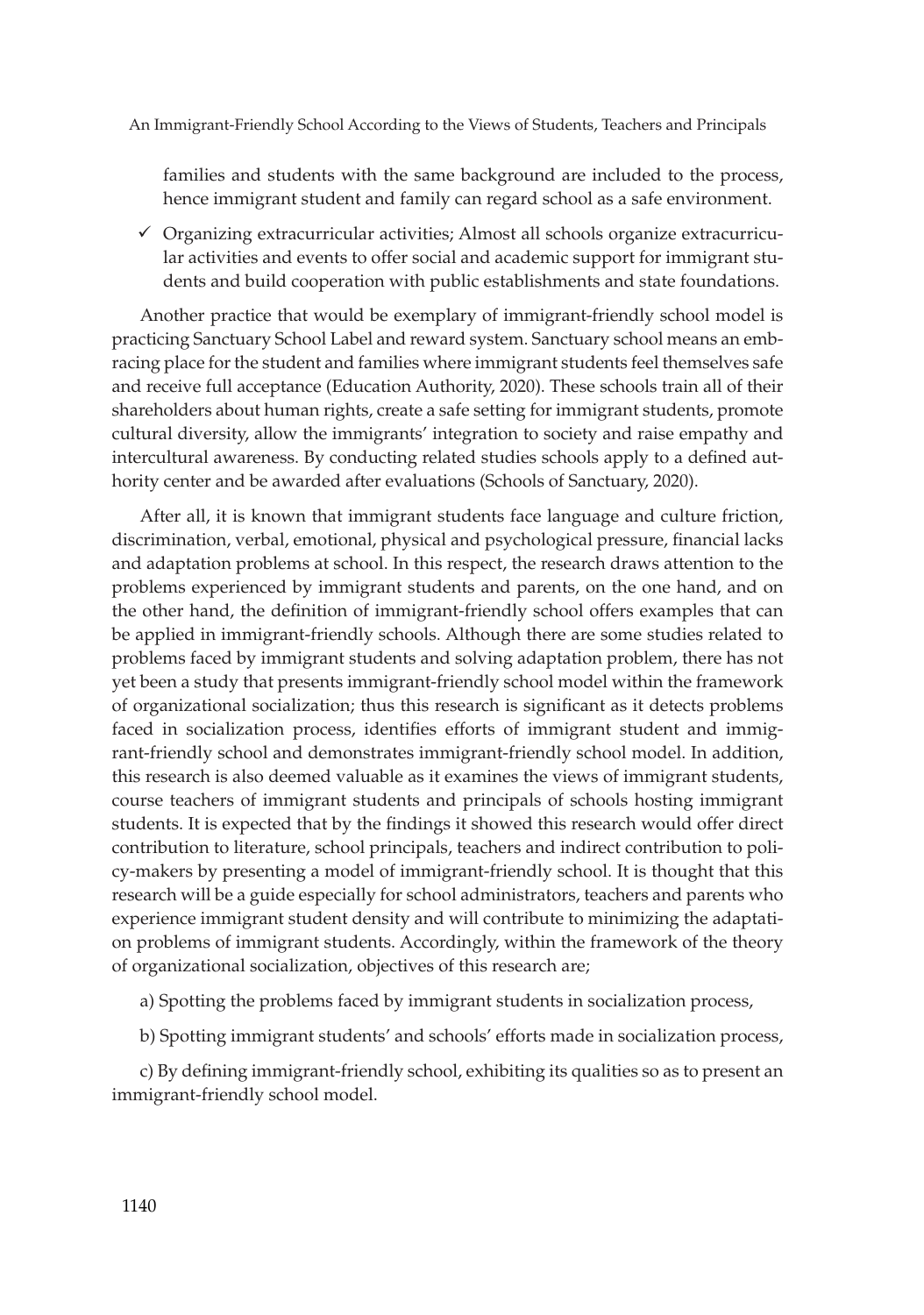#### **Methodology**

#### **Research Model**

The aim of this research is to detect problems that immigrant students experience during adaptation process, demonstrate efforts made in the adaptation process to school and society in order to provide a definition for immigrant-friendly school and identify the qualities of this school. To achieve that objective, qualitative research method was adopted and via administering phenomenological approach, participants' views were analyzed in-depth. Qualitative researches are geared at exploring and explaining the meaning people attribute to a social or human problem (Creswell, 1998). In phenomenology pattern a state, experience, event, perception or concept can be phenomena and an emerging state, experience and event is interpreted via participants' views (Groenewald, 2004). In phenomenological researches, the aim is to unveil examples, explanations and experiences that can allow us to collect detailed information on a phenomenon about which we are aware of but lack a deeper understanding (Yıldırım & Simsek, 2013).

#### **Population and Sampling**

Population of the research was selected via purposeful sampling method. Unlike selecting a random sampling, in purposeful sampling method, it is aimed to conduct an in-depth research by selecting situations and individuals that offer extensive data (Buyukozturk et al., 2018). Based on this fact, population consists of 8 immigrant students studying in a high school in Anatolian part of İstanbul, Beykoz district during 2020-2021 academic year and 5 principals and 5 teachers employed in that school. Sanders (1982) claims that in a phenomenological research lower limit of participants is 3, Yıldırım and Simsek (2016) reports that upper limit of participants is 10. In that case number of participants in this study is appropriate. Demographic information on participant students is as tabulated in Table 1.

| <b>Nickname</b> | Home country      | Grade level | Educational background * |
|-----------------|-------------------|-------------|--------------------------|
| S <sub>1</sub>  | Russia            | 10          | 9                        |
| S <sub>2</sub>  | Moldova           | 10          | 2                        |
| S <sub>3</sub>  | Turkmenistan      | 10          |                          |
| S <sub>4</sub>  | Syria             | 10          | 5                        |
| S <sub>5</sub>  | <b>Uzbekistan</b> | 10          | 2                        |
| S6              | Yemen             | 11          | 3                        |
| S7              | Syria             | 12          |                          |
| S8              | Afghanistan       | 9           |                          |

**Table 1.** Information on Participant Students

\*Not including current grade/number of years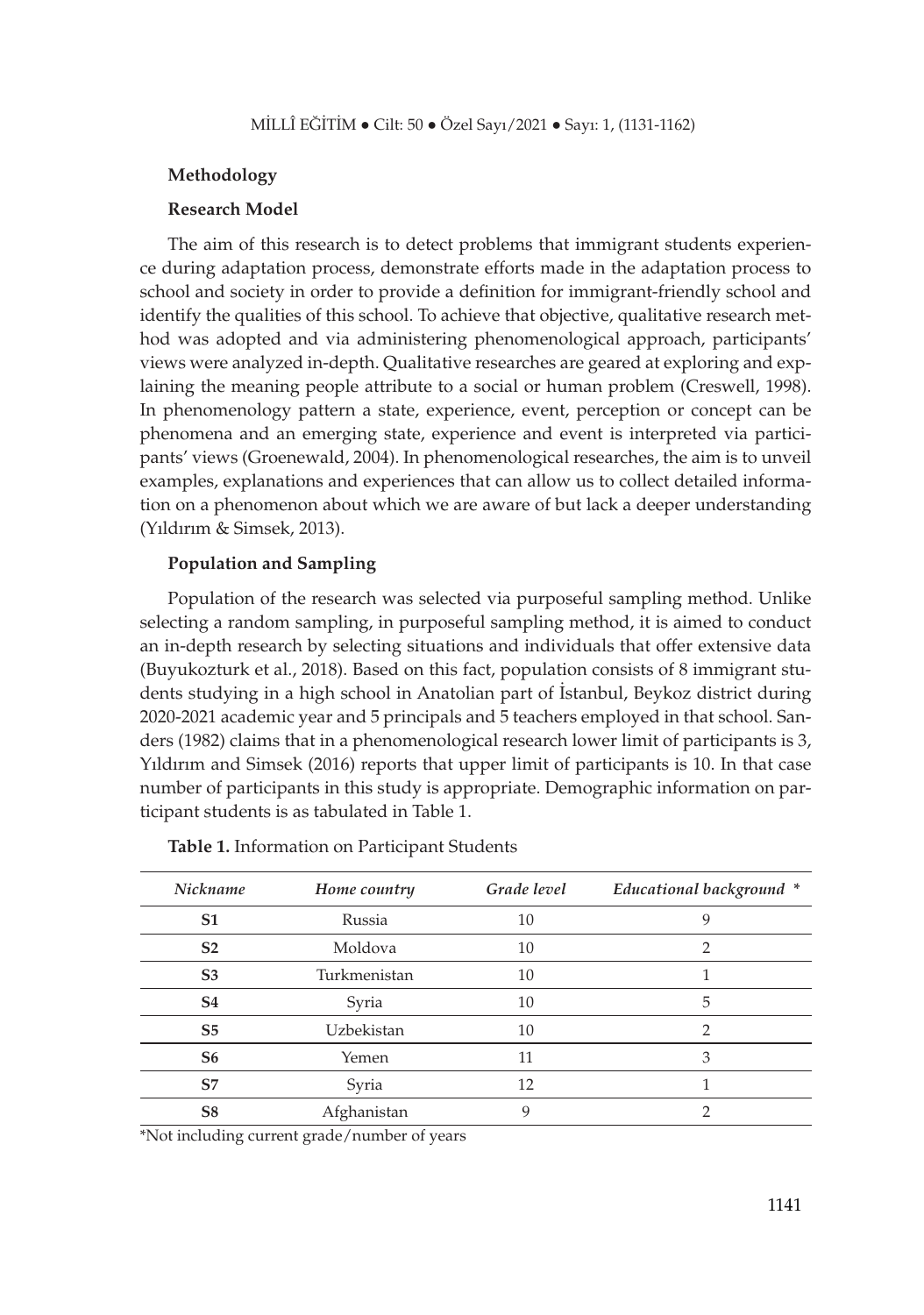The research involved 8 students from 7 different nationalities and students' nicknames were coded as S1, S2. Although many of the students were tenth graders, it is detected that they have been in Turkish Education system for minimum 1, maximum 9 years. Demographic information on the interviewed teachers and school principals can be seen in Table 2.

| Nickname       | Gender | Employment length with Immigrant<br>Students* |
|----------------|--------|-----------------------------------------------|
| <b>T1</b>      | F      | $\overline{2}$                                |
| T <sub>2</sub> | F      | $\overline{2}$                                |
| T <sub>3</sub> | F      | 3                                             |
| <b>T4</b>      | F      | 3                                             |
| T <sub>5</sub> | F      | $\overline{4}$                                |
| <b>P1</b>      | M      | $\overline{2}$                                |
| P <sub>2</sub> | М      | 5                                             |
| P <sub>3</sub> | М      | 4                                             |
| P <sub>4</sub> | M      | 15                                            |
| P <sub>5</sub> | M      | 4                                             |

**Table 2.** Data on Participant Teachers and School principals

\*Year

In this study participant teachers are coded as T, school principals as P. 5 of the participant teachers are female, 5 school principals (all) are male and this is not a reflection of researcher's choice. That could be explained such; female gender teachers are the ones mostly in close contact with immigrant students or female teachers tend to be more eager to be a part of this research that focuses on immigrant students. The fact that all school principals in the research are male gender is that in proportion, men constitute nearly one hundred percent of all high school principals. It is seen that teachers have no long-term experience in teaching immigrant students and that school principals have longer time of work experience with immigrant students.

#### **Data Collection**

One of the qualitative research methods, interview technique and semi-structured interview form, was administered in the research. Semi-structured interview is an interview method that progresses in line with preset questions, avoids guiding the participant in line with responses, offering more flexibility for the participant than structured interview in terms of topic and responses and this method aims to attain in-depth information (Buyukozturk et al., 2018).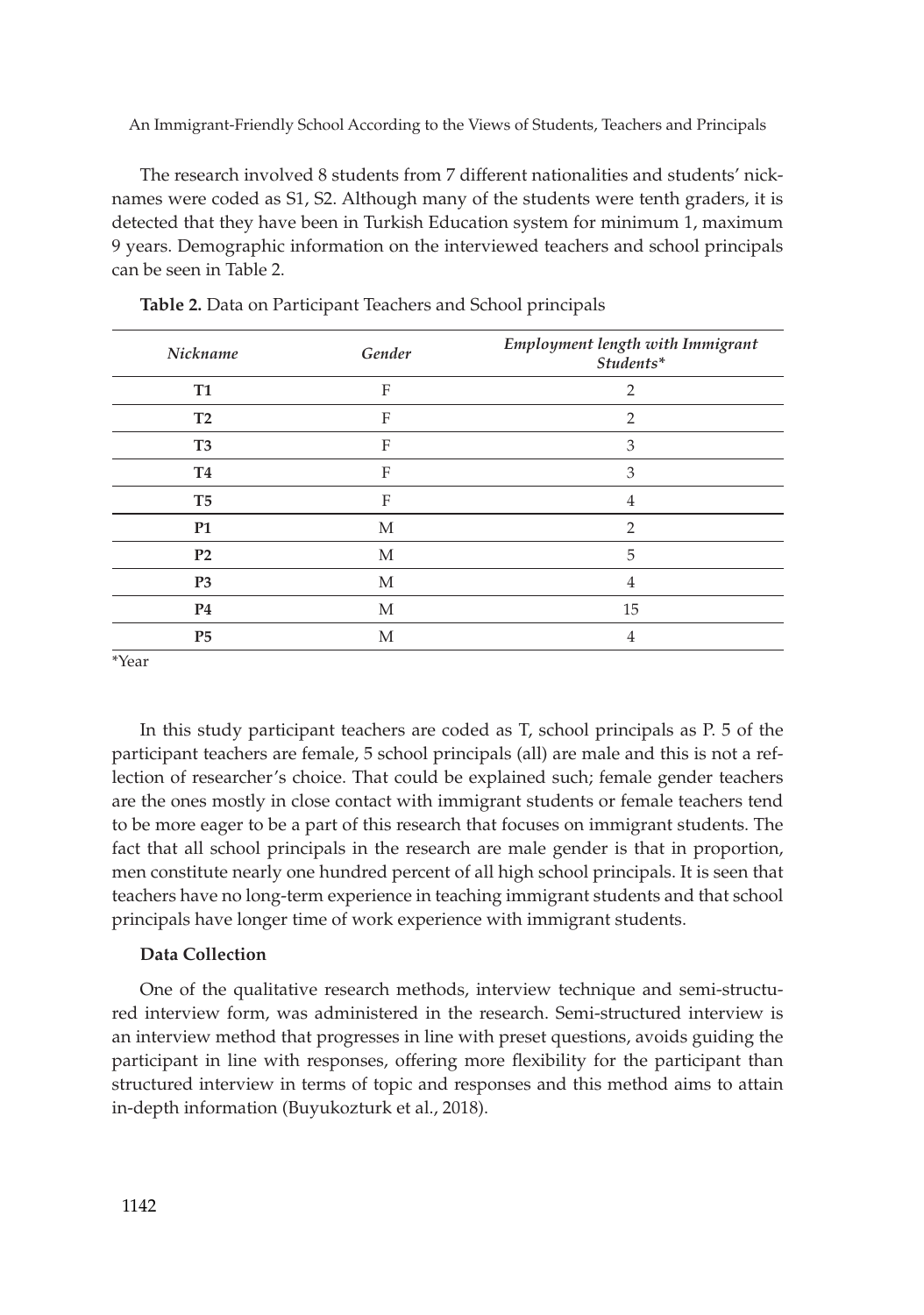During the preparation of the interview questions, first of all, a literature review was conducted on the research topic. Then, the questions to be used in the semi-structured interview were formed by consulting the opinions of two academicians who are experts in their fields. Before the interview participants were informed that the interview would last 45-60 minutes; their identity information would not be disclosed and obtained results would solely be used to serve the aims of this scientific research. Interviews were conducted and recorded by using tools for digital-communication technology.

#### **Data Analysis**

In the analysis of collected data descriptive analysis method was employed and in this method the aim is to organize, interpret obtained findings and come to a solution (Yıldırım & Simsek, 2013). Recorded interviews were then transferred to Word processor with every detail recorded. Hence data were analyzed on Word processor. By employing straight-line coding method obtained data were analyzed one by one and solved by dividing below subthemes of; problems faced by immigrant students in adaptation process, immigrant students' efforts, immigrant-friendly school's efforts. During data analysis responses of participants for the same question were examined collectively and as obtained findings at the end of the analysis were transferred, participants' views were coded with nicknames: "S1, S2..,T1, T2.., P1, P2..".

Credibility, transferability, consistency and confirmability criteria are considered important to ensure the validity and reliability of qualitative research (Guba & Lincoln, 1982). At the point of the credibility of the research; A semi-structured interview form was used as a data collection tool, the data obtained were evaluated by descriptive content analysis method, the analysis results were evaluated by experts, and the data obtained from the participants were compared with the data obtained by the literature review method. At the point of the transferability of the research, detailed information was given about all the stages of the research. At the point of the consistency of the research; The processes followed in the research were explained in detail, and the data obtained from the participant was also supported by the information obtained through the literature review method. In this way, comprehensive data on the subject have been obtained, and similar and different aspects of these data have been revealed. At the point of confirmability of the research, the data obtained in the research were presented clearly and the views of the participant were conveyed as they were.

## **Findings**

At the end of the descriptive analysis on the obtained data from student, teacher and school principal views, findings were grouped below 1 theme and 3 subthemes. In the end, obtained subthemes from the analysis are as demonstrated in Figure 3.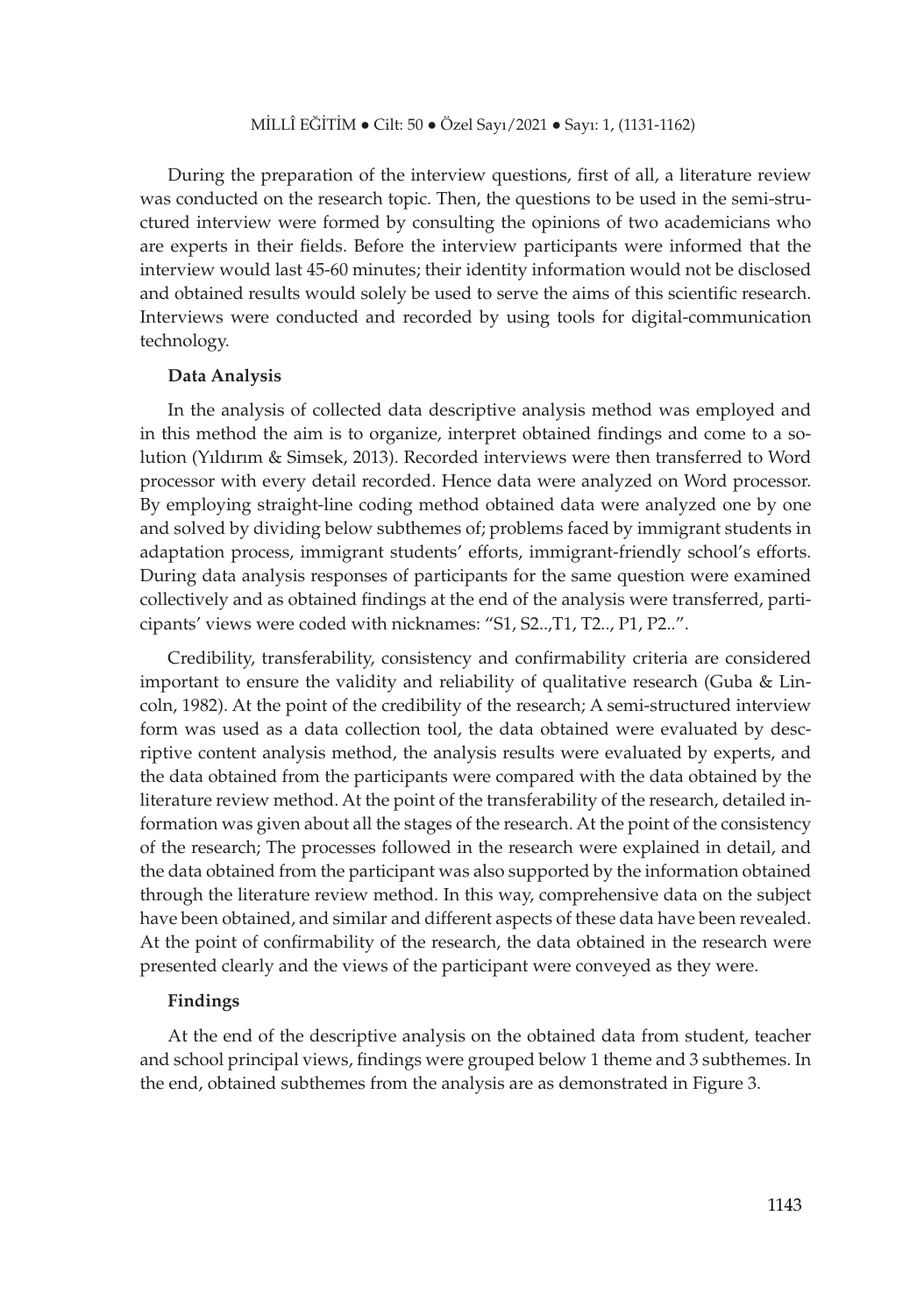**Figure 3.** Themes detected in the research



As shown in Figure 3 findings were grouped under three subthemes; problems faced by immigrant students in adaptation process, immigrant-friendly school's efforts and immigrant students' efforts after the descriptive analysis of data below immigrant-friendly school main theme. These subthemes which are based on the theory of organizational socialization were designed after the analysis of the views of immigrant students, school teachers and school principals and explained with their codes as can be seen below.

## *Subtheme 1: Problems Faced By Immigrant Students İn Adaptation Process*

Participants were asked; "What are the problems faced in adaptation process?" Codes that were created after analyzing obtained responses are as listed in Table 3.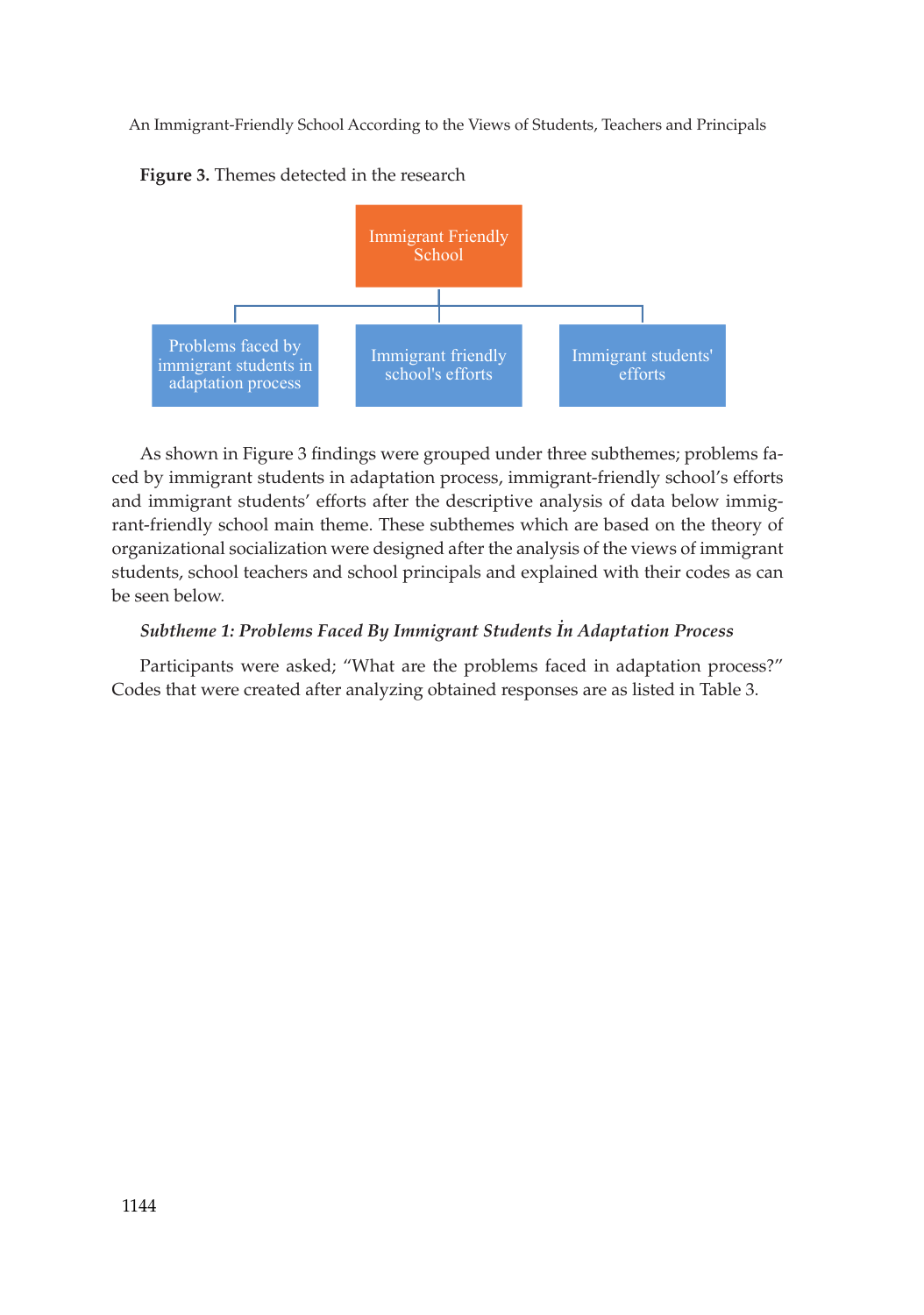| Subtheme                                       | Category         | Code                                                                                                                                                                                                                                                                                                                                  |  |
|------------------------------------------------|------------------|---------------------------------------------------------------------------------------------------------------------------------------------------------------------------------------------------------------------------------------------------------------------------------------------------------------------------------------|--|
| Problems Faced in<br><b>Adaptation Process</b> | Academic         | • Language problem<br>• Academic Failure<br>• Having no Access to Education                                                                                                                                                                                                                                                           |  |
|                                                | Cultural         | • Differences between School Rules<br>• Differences between Society Rules                                                                                                                                                                                                                                                             |  |
|                                                | Social           | • Self-expression<br>• Lack of trust to the Environment<br>• Making Friends<br>• Peer- Inflicted Discrimination<br>• Teachers and School Staff- Inflicted<br>Discrimination<br>• Society- Inflicted Discrimination<br>• Worry, Fear and Withdrawal<br>• Physical , Social, Emotional , Psycho-<br>logical Intervention and Oppression |  |
|                                                | Domestic(family) | • Financial Problems<br>• Many Numbers of Siblings<br>• Housing Problem<br>• Loss of a Parent<br>• Obligation to Work<br>• Parents' language problem                                                                                                                                                                                  |  |

#### **Table 3.** Problems faced by Immigrant Students in Adaptation process

Obtained responses to the questions directed at participants so as to determine problems faced by immigrant students in adaptation process were coded and these codes were listed below four categories such as academic problems, cultural adaptation, social relations, domestic problems.

In adaptation process immigrant students listed language problem, academic failure and having no access to education and narrated the academic problems they faced. Participants' views in this category are such;

*In my homeland I was very successful and I was even the best student at school but since I started this school here, I have faced academic failure for the first time in my life because of language problem...(S7).*

*For me, the biggest challenge was not knowing the language and not making friends...(S2).*

*These students experience many challenges but as we take a closer look at the problems, we realize that language is the main problem. Students are not able to converse or understand their surrounding, or socialize before learning the language and they fail to focus on lessons…(P3).*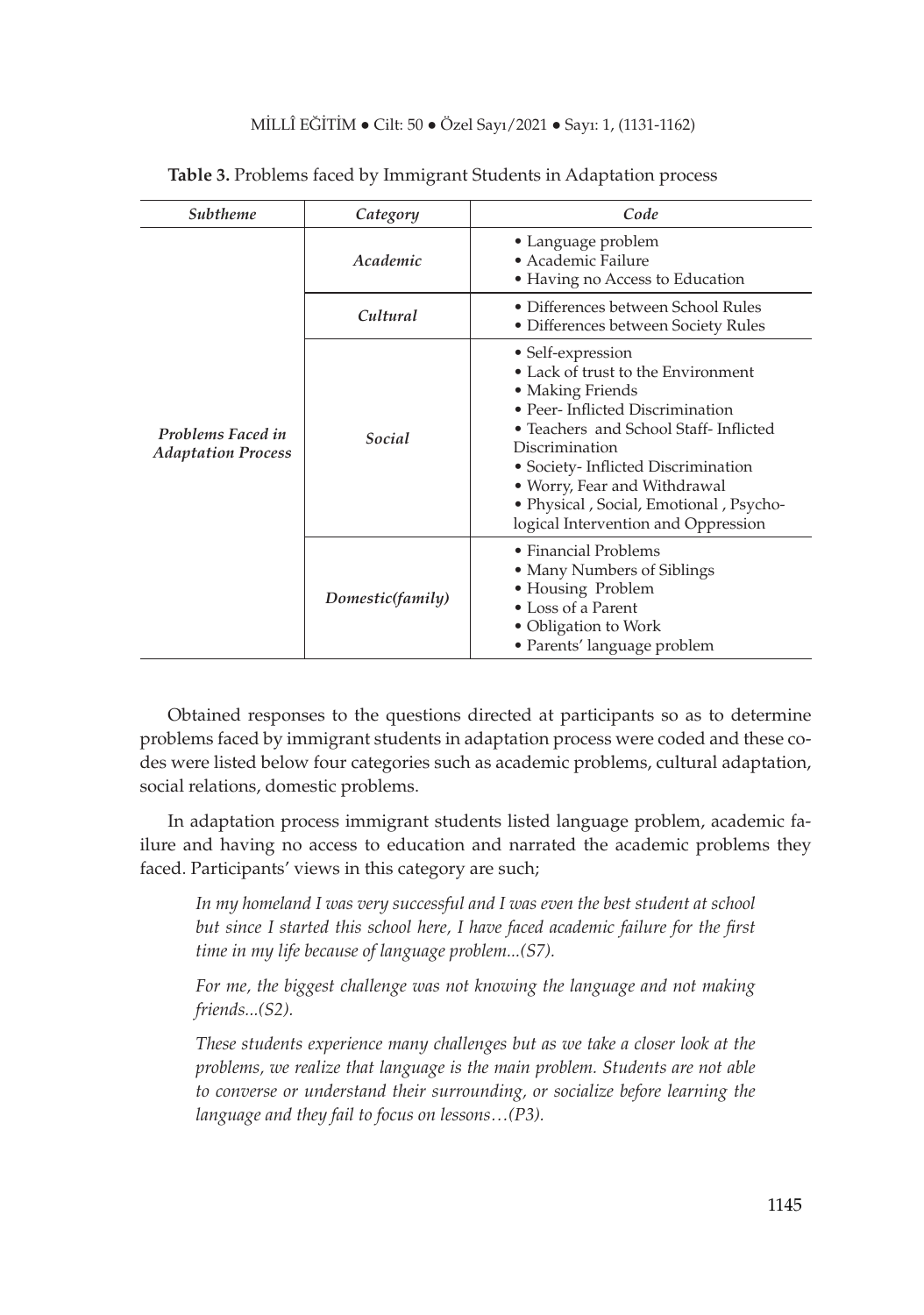*With immigrant students having been here for long years there is not a language problem but with students who are still in adaptation process in their very first year it may be impossible to form communication at times...(T3).*

At the end of data analysis it was detected that immigrant students underwent cultural adaptation problems that stemmed from the difference in school and society rules, values and beliefs. Participants' views in this category are such;

*When I started school because of differences in school rules and my family life, I felt much confused…(S8).*

*In adaptation process immigrant students waver between their own culture, what they've learnt from their parents and our own culture. Quick reactions, hygiene habits, behavioral norms in society etc… (T3).*

*I can say that I had trouble in adopting school rules. In my homeland, we did not have to attend all lessons, we could skip some lessons if we wanted, we could go home early and also, lesson hours in our school were not the same as here…(S7).*

In our culture jewelry has a special and unique place but here when I put on *jewelry it was seen as breaking the rules…(S5).*

Problems most widely experienced by immigrant students in adaptation process were "coded" below social problems category which came the first. That could be attributed to the fact that immigrant students want to interact with their surrounding, take part in peer groups and feel valued as an individual. These problems were seemingly attributed to the language problem faced by immigrant students and attitudes of peers in host state and school staff in host country towards immigrant students. In this category, participants' views are as reported below;

*Until they learn to speak the language and complete adaptation process students choose to spend time alone, of course discrimination exposed by the peers, despise and similar behaviors are also responsible in making them feel that way…(P5).*

*No matter how well I knew Turkish language and could express myself clearly in that language, it was still quite worrying to settle in a totally strange country and strange school where I didn't know anyone at all and getting used to the environment, friends took quite a long time indeed(S1).* 

*During the first days of school, everyone in class turned to me and laughed. Because of language problem I couldn't understand what was said. I felt terribly sorry and hoped to quit school as soon as possible. And if there was a planned event and no one else was willing to do it only after then would they ask me to do it...(S8).*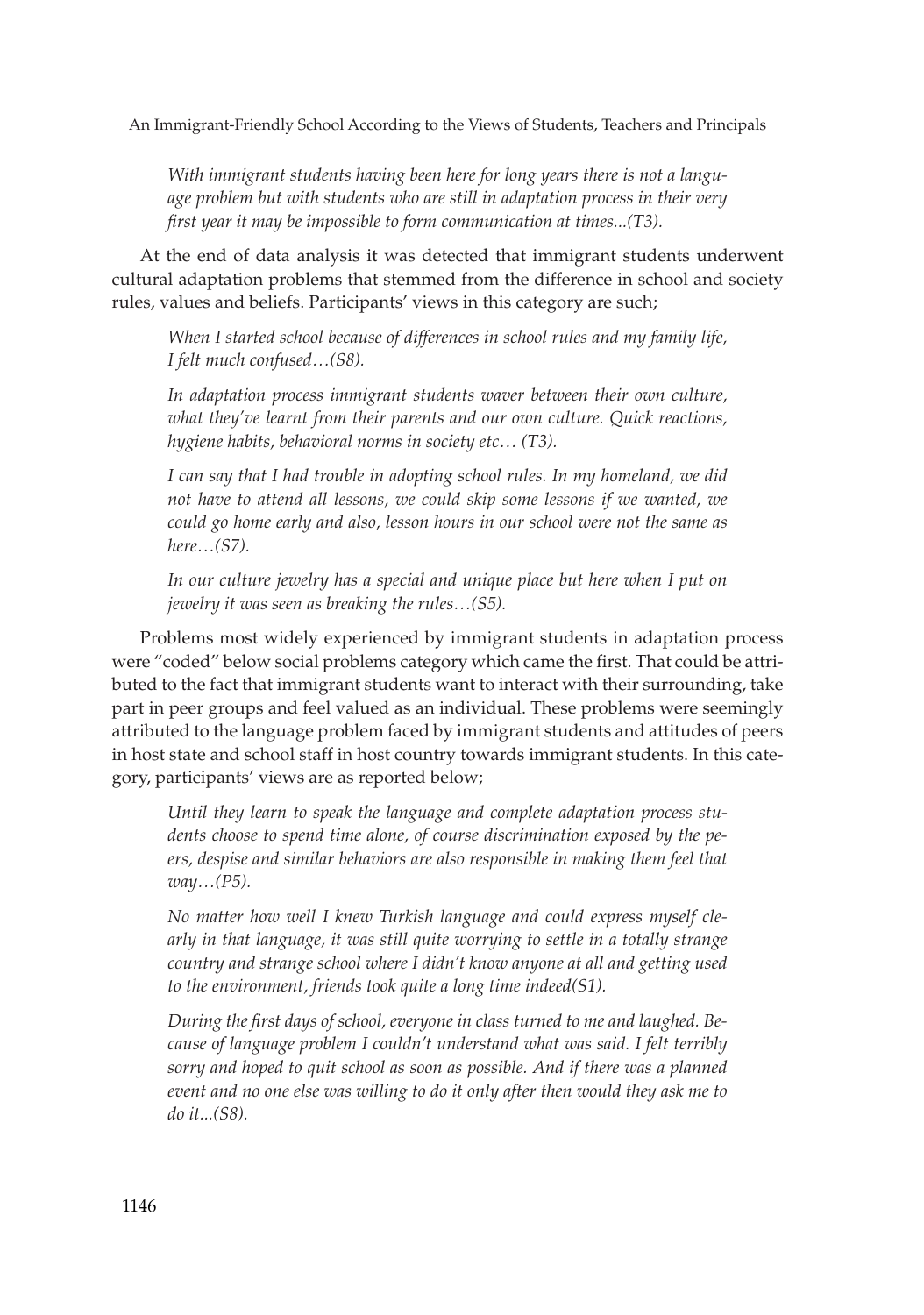*Many times I feel like invisible in class since they treat me like that, I think they don't want to include me in their group...(S7).*

*Shoulder punch, side-eyeing and mocking my eye form. I thought they wanted to make me feared and crash…(S5).*

*Because of different reasons some colleagues may be prejudiced and discriminatory towards immigrant students…(T1).*

Crowded family, loss of a parent and obligation to work stand before us as domestic problems of immigrant students and it was detected that to cope with such problems immigrant students were forced to choose work rather than school to maintain family. Within that context participants' views are such;

*Language was not the one and only problem of immigrant students. They had family problems as well. Some families don't want to send kids to school while other families exert violence and some others go through money issues...(T1).*

*One of my immigrant classmates had to go to work rather than school since he had no father and he was the sole breadwinner at home...(S4).*

*Since I have no mother I am in charge of my family members, my siblings' care and house chores, it was so hard for me to get dad's approval so that I could continue education…(S7).*

*Because of living in a foreign land and exposure to natives' discrimination these families believe that they will be treated the same at school too…(T3).*

## *Subtheme 2: Immigrant-Friendly School's Efforts*

Participants were asked; "In the face of problems related to adaptation process what are the efforts made by your school?". At the end of an analysis on obtained responses, designed codes are as displayed in Table 4.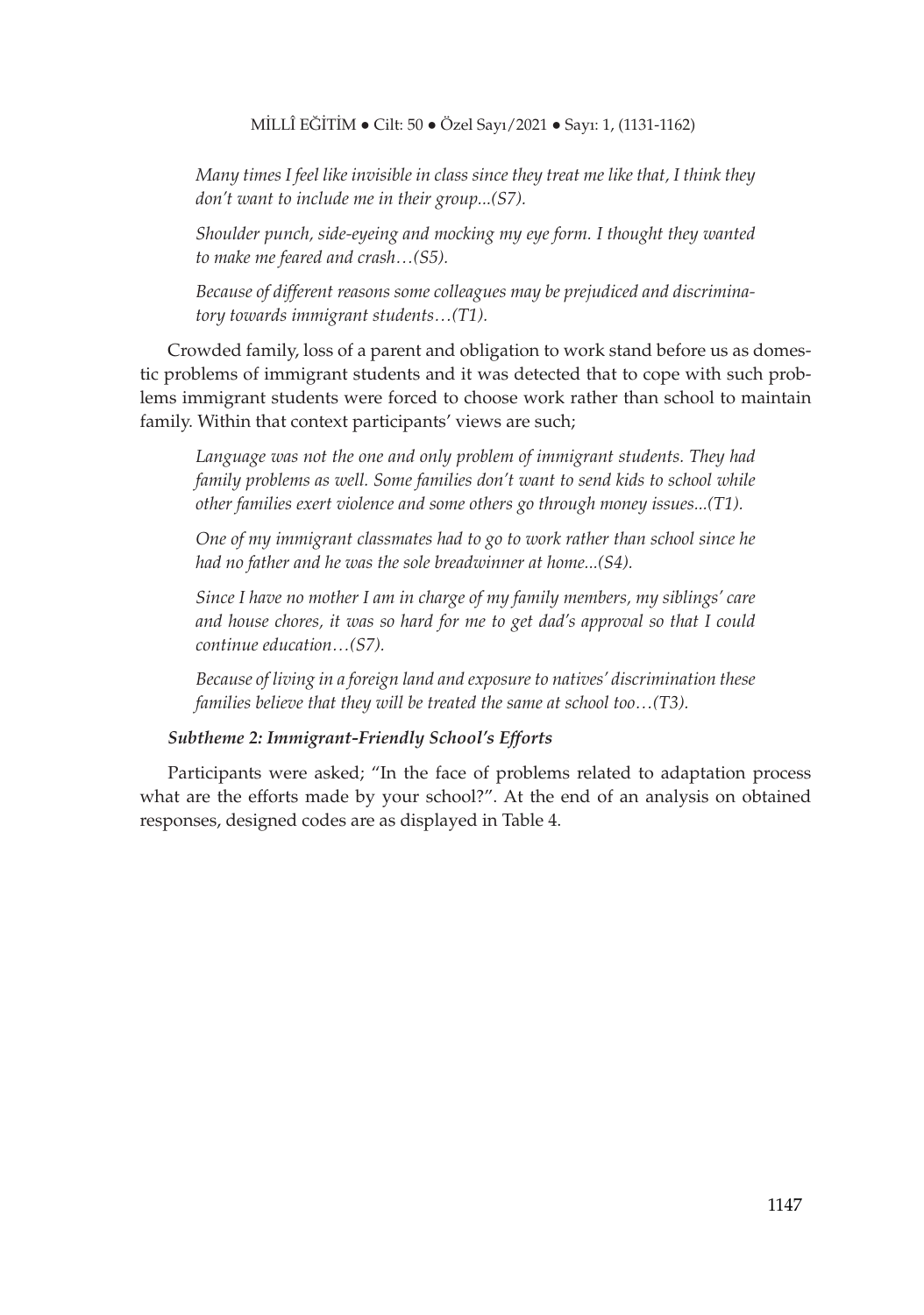| Subtheme                                 | Category                | Code                                                                                                                                                                                                                                                                                               |  |
|------------------------------------------|-------------------------|----------------------------------------------------------------------------------------------------------------------------------------------------------------------------------------------------------------------------------------------------------------------------------------------------|--|
| Immigrant-Friend-<br>ly School's Efforts | Academic Support        | • Voluntary teacher support in extracur-<br>ricular time<br>• Language course<br>· Inclusion of immigrant students in<br>projects that require taking responsi-<br>bility                                                                                                                          |  |
|                                          | Cultural Support        | • Informative texts printed in native lan-<br>guage Communication via translator<br>teacher<br>• Promoting the region<br>• Briefing on school rules and host<br>society                                                                                                                            |  |
|                                          | Social Support          | • Weekly meeting and inclusion events,<br>• Peer support<br>· "Value" based education for host<br>students Psychological support<br>• Events to raise awareness on the<br>presence of other immigrant students<br>at school<br>• Sports events<br>• Inclusive -education trainings for<br>teachers |  |
|                                          | <b>Parental Support</b> | • Financial Support<br>• Psychological Support<br>• Language course<br>• Cooperation with state establishments<br>and NGOs<br>• Delegate parent<br>• House visits                                                                                                                                  |  |

**Table 4.** Immigrant-Friendly School's Efforts During Adaptation Process

According to socialization theory, adaptation problems are quite natural and in overcoming such problems corporate efforts play a vital role. To that end, obtained responses to the questions asked to participants in order to detect school's efforts in solving the problems faced by immigrant students in adaptation process were coded and these codes were listed below four categories such as; academic support, cultural support, social support, parental support.

In the face of academic problems faced by immigrant students it was seen that schools implemented solutions such as language course, voluntary teacher support and assigning academic responsibility to immigrant students. Participants' views below academic support category which is detected to have direct contribution to elevate immigrant students' academic success are as below listed;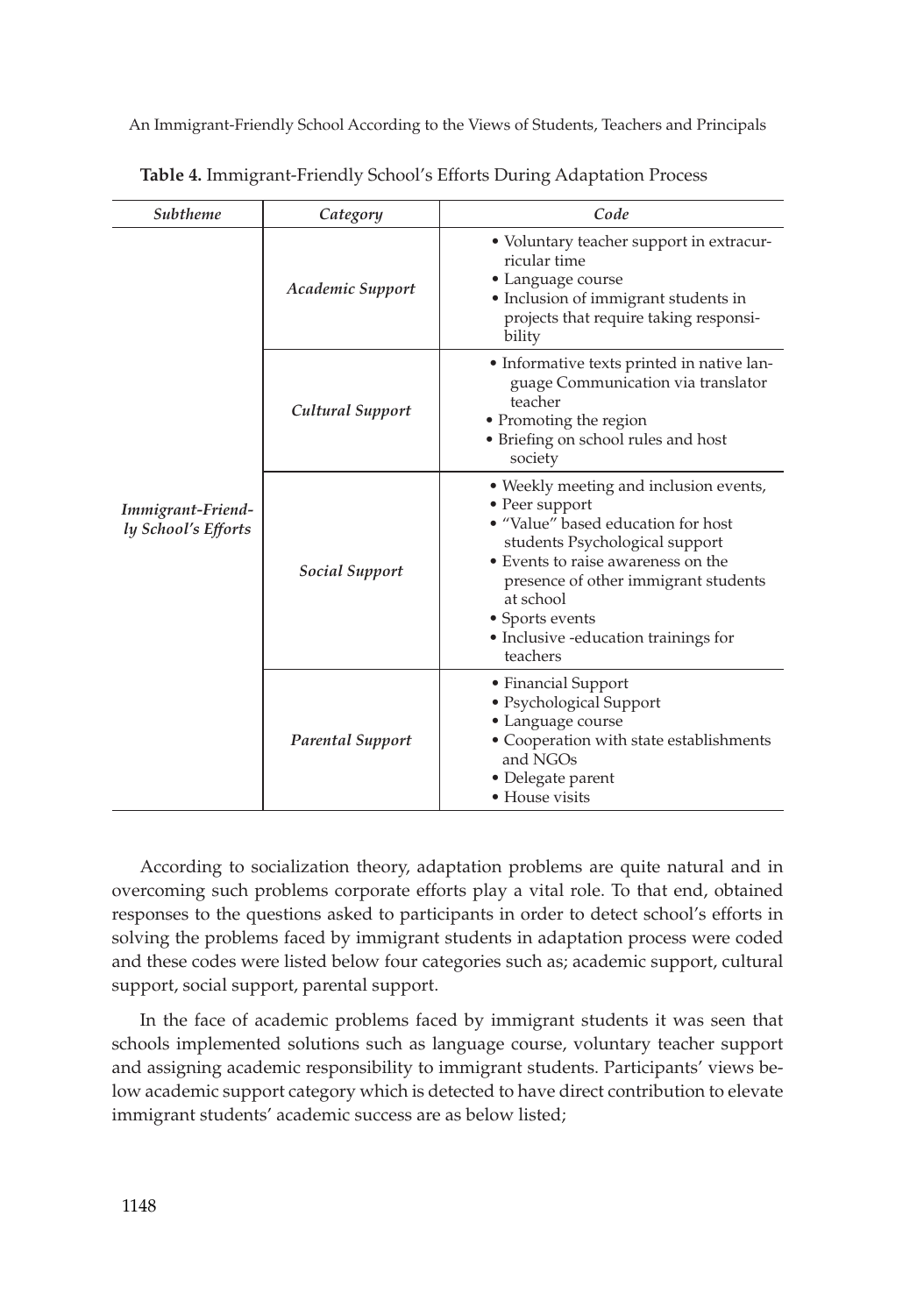*Outside of class hours, we offer language courses for immigrant students because a student who improves language starts to be more successful in other domains…(P3).*

*Because I am not very good at language yet, there are some topics I cannot understand in lessons. At break time my teachers assisted me by explaining them to me again... (S3).*

*I assigned these students to promote their own country in a national project and they were very successful. Immigrant students felt more confident in academic topics, our own students' attitude towards them changed and they started to respect and treat them in courtesy. I could never imagine that would be so helpful...(P2).*

It was detected that by preparing texts written in immigrant students' native language, schools practiced cultural support by presenting school rules, region, host society and employing immigrant teacher or translator teacher. These efforts played a vital role in facilitating immigrant students' cultural adaptation and forming healthy communication with students and it was also witnessed that presence of a teacher speaking their native language made immigrant students feel most comfortable. In that sense, reported views of participants are such;

*Until the time students learnt Turkish, we communicated with them through teachers who could speak students' native language. We introduced our school to them and paid publicity visits to school region and district...(P3).*

*We organized events and projects that allowed immigrant students to learn other cultures aside from ours. Instead of promoting our own culture only, exchanging information about other cultures speed up their adaptation to others... (P2).*

*On school walls there were notifications, rules, directives on certain parts of the school and they were written in my own language. Also as I was enrolling in school, they gave me informative texts in my native language... (S6).*

In certain times, school bell is played in their mother tongue. We should let *them feel that we are aware of their presence and we appreciate their participation...(T5).*

In order to offer solutions to social problems category which represents the group in which immigrant students have greater problems in adaptation process, it was detected that schools organized; meeting events, gaining peer support, value-based trainings for host students, inclusive-education trainings for teachers, sports activities, psychological support and activities to achieve interaction with immigrant students. It is seen that schools' efforts mostly focus on social support. That could be related to the idea that by preventing exposure of immigrant students to discrimination, ost-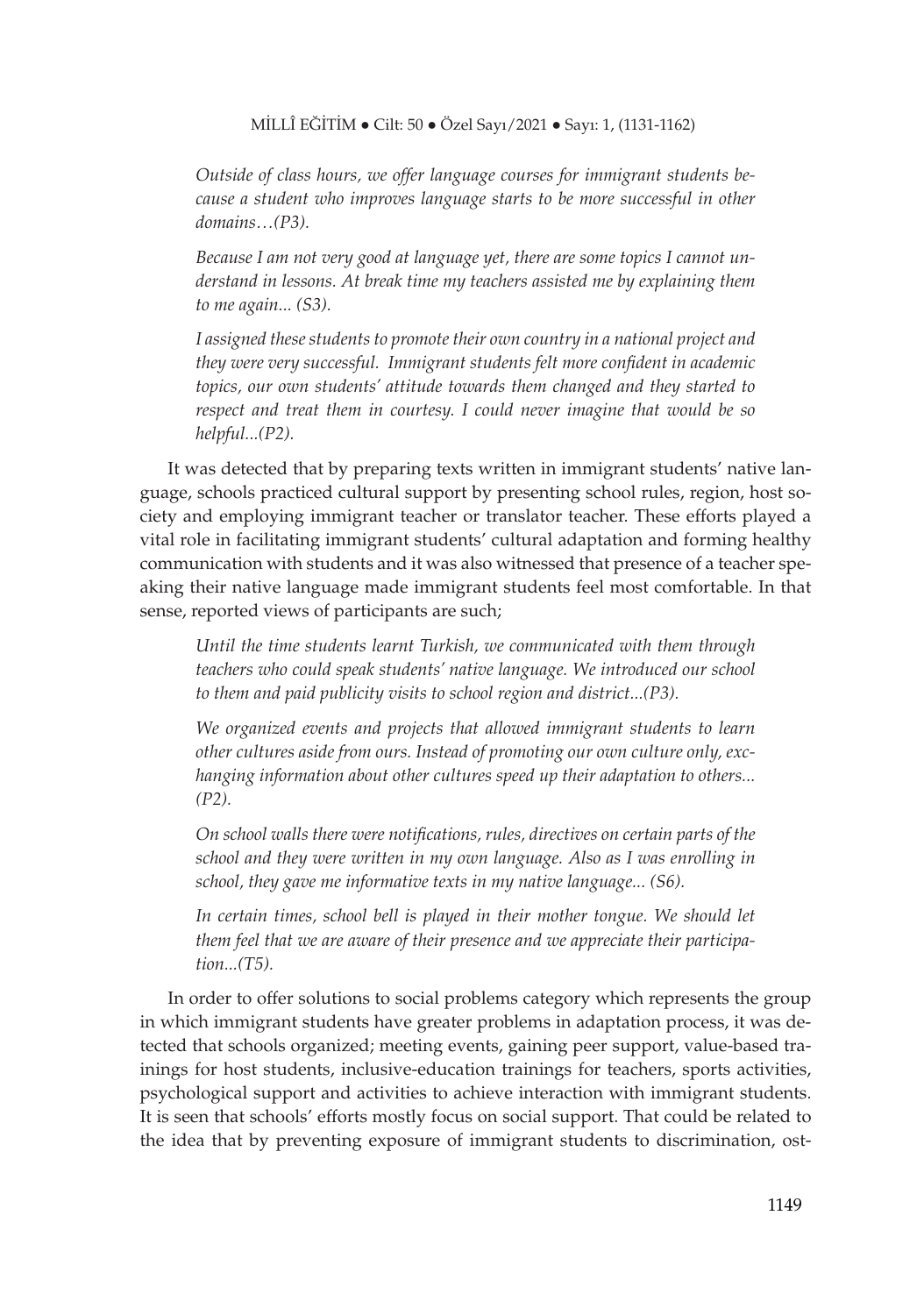racization, physical, social, emotional, psychological interventions only then helping them to complete their adaptation process as quickly and successfully as can be viable. Participants' views from this category named as social support are such;

*On specific days every week, they organized chat room events after school. Immigrant students were invited and other students could also participate if they wanted. Thanks to these rooms, our affection for classmates as well as teachers and also school has climbed…(S6).*

*In school football tournament they included me to the team. Soon after I became a forward player in class…(S4).*

*Depending on the season and conditions we hold events in the school yard or make trips to different places…(P1).*

*My classmates were really interested in me. On my first day, they asked me questions about my nationality, name etc. after learning that I was a foreigner. They shared with me course notes and explained to me the topics I couldn't understand well in class…(S3).*

*Students and teachers can really be mean at times. We organized informative meetings for teachers on immigrant students. By cooperating with some NGOs and universities, we offered our teachers inclusive- education trainings…(P3).*

*Counselor teacher in our school is both quite accomplished and active in matters of psychological support. We ask for her support while still undergoing adaptation process…(T3).*

Another problem experienced by immigrant students is domestic problems in their family. It was observed that due to financial burden, being forced to be the mom or dad at home due to loss of a parent or accommodation-related problems; some of the immigrant students could no longer continue school. In that sense it was detected in this study that for immigrant parents schools provided financial assistance, psychological support and language support; formed cooperation with several establishments; conducted house visits and selected delegate parent and all these efforts play a salient role in the inclusion of immigrant parents to education while helping them feel that school is a safe environment which can be trusted. Also it was monitored that practicing delegate parent model boosted communication with immigrant families. Participants' views below this category named as Parental support are as reported below;

*We paid visits to these students' homes. We informed Turkish parents about immigrant families and motivated them to visit immigrant families at home to spark a sense of comfort and trust...(T3).*

*For a while, we offered financial assistance to immigrant families and next, we helped a student's dad get a job...(T2).*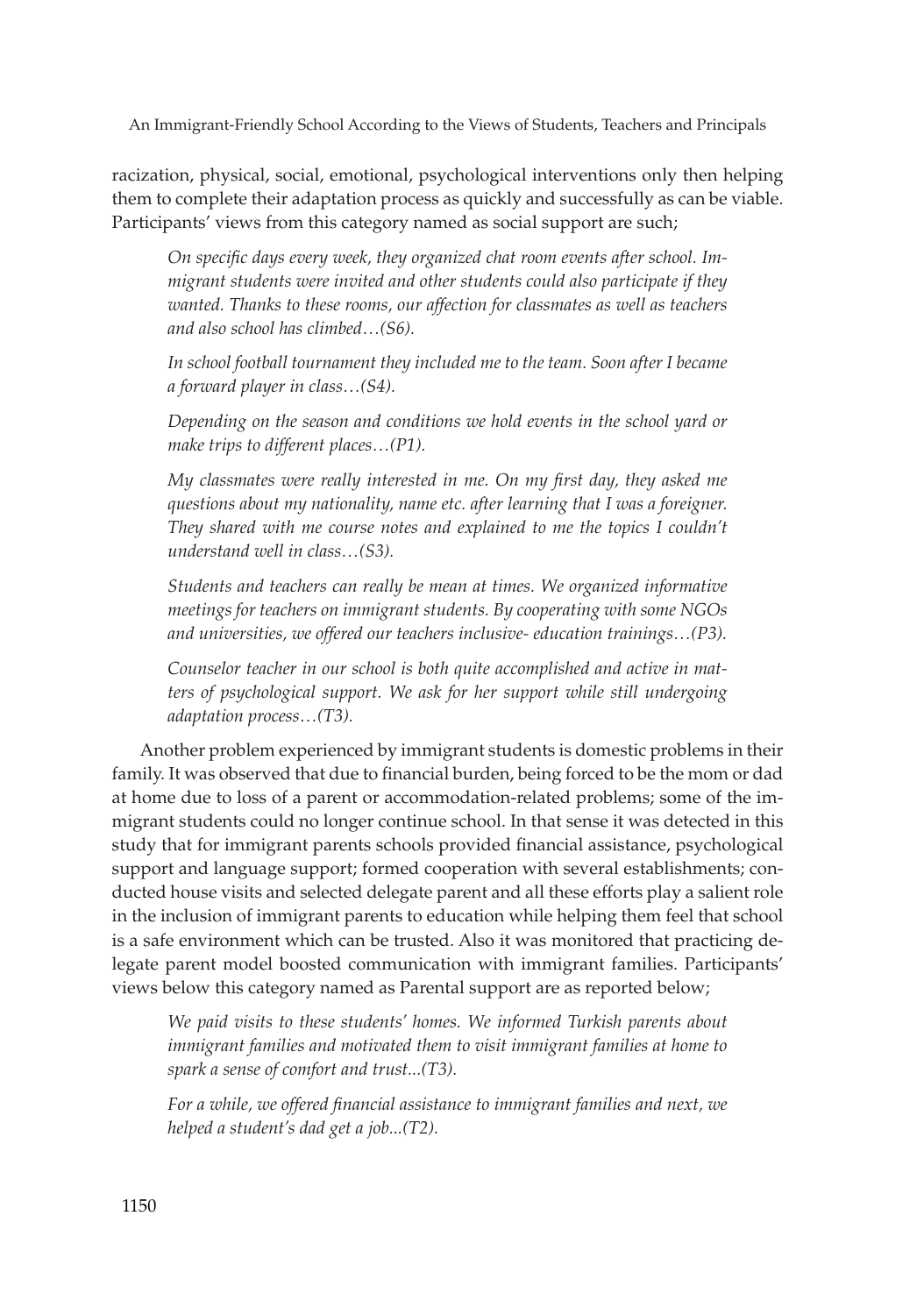*My teacher found my dad a job and started to pay the rent of our home. Dad adopted a new perspective to school then and no longer had worries. Thanks to that, both me and my sibling can now continue education...(S3).*

*By cooperating with governmental and nongovernmental organizations we offered psychological support and financial assistance for families. Besides, we delegated an immigrant mother who could speak Turkish better than other moms to communicate with immigrant families and thanks to this delegate mom, we managed to reach and contact immigrant parents, sent our donations easily, included these families to education and helped them feel at peace...(P1).*

*As we were aware of the language problem of families, we offered language courses for these families…(P3).*

*When I started school first, they took me and my family to a healthcare institute*  where we got physical examination. Throughout the period we were there, they *said we were more than welcome to use all services freely… (S2).*

## *Subtheme 3: Immigrant Students' Efforts*

Immigrant students were asked the question; "In order to speed up adaptation process, what are the efforts you make?". Codes that were formed as a result of the analysis on obtained responses can be seen in Table 5.

| Subtheme                              | Category | Code                                                                                                                                                                                                                          |  |
|---------------------------------------|----------|-------------------------------------------------------------------------------------------------------------------------------------------------------------------------------------------------------------------------------|--|
| Immigrant Students'<br><b>Efforts</b> | Academic | • Asking for support from teachers<br>• Peer communication to boost language<br>development<br>• Active participation in extracurricular<br>supplementary practices                                                           |  |
|                                       | Cultural | • Communication with teachers and<br>school principal<br>• Willingness to adapt to cultural varian-<br>ces of the host school and society                                                                                     |  |
|                                       | Social   | • Active participation in organized events<br>and activities<br>• Initiating conversation with native peers<br>/responding positively to an initiated<br>talk<br>• Initiating conversation with other im-<br>migrant students |  |
|                                       | Domestic | • Teaching Turkish language to parents<br>• Playing an active role in parent-school<br>communication                                                                                                                          |  |

**Table 5.** Immigrant Students' Efforts in Adaptation Process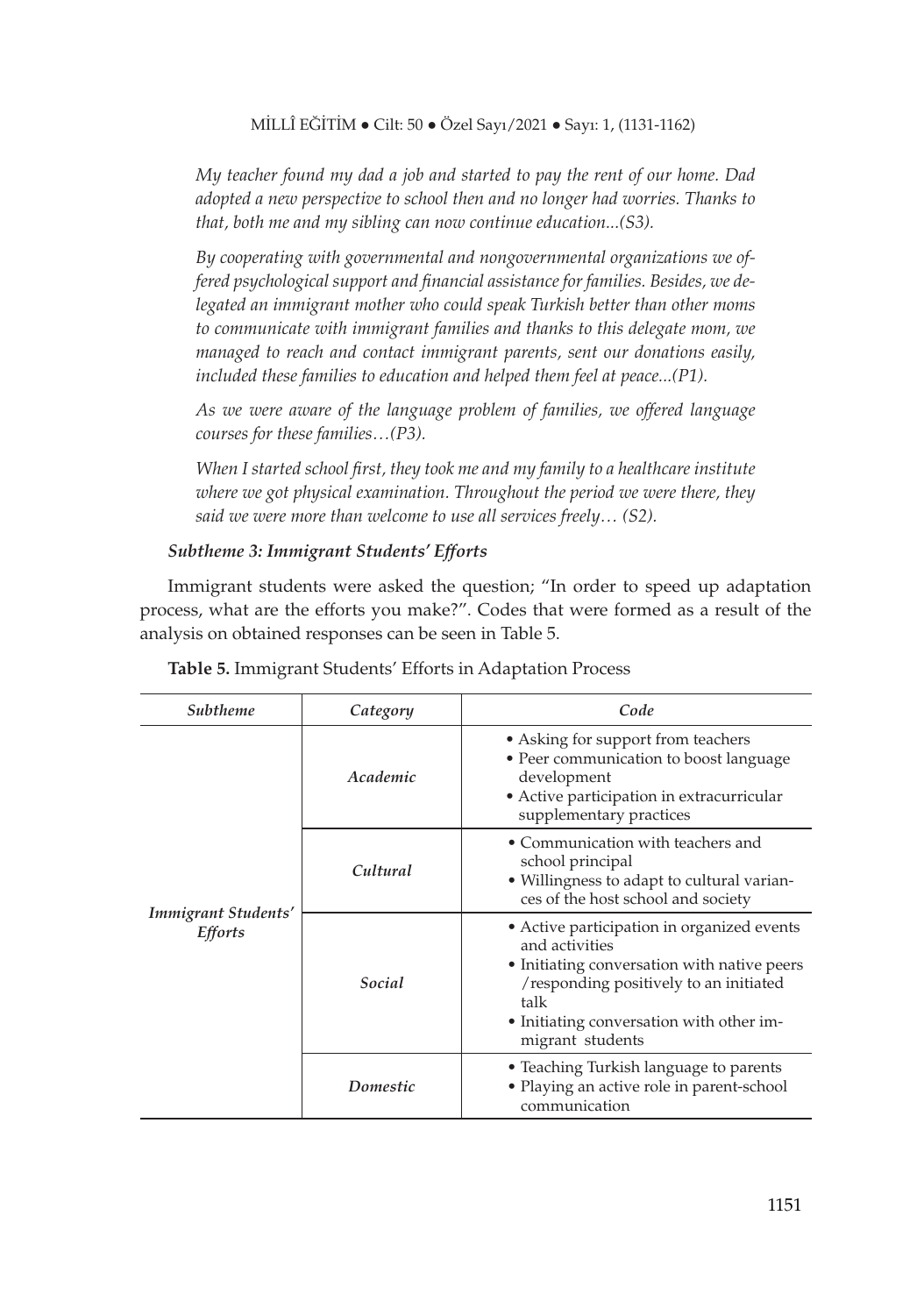Socialization theory asserts that adaptation process can attain success through mutual efforts of both parties. Within that context it was aimed to detect the efforts made by immigrant students having completed adaptation process with success. Obtained responses in the conducted interviews were coded which were categorized below four titles as; academic effort, cultural effort, social effort, domestic effort.

Responses of immigrant students who stated that they were eager to learn Turkish and adapt to lessons with no delay can be defined as academic efforts in adaptation process. Participants' views in this category are as below;

*To learn the language of my host nation, I was trying to converse with friends all the time and soon after I started to be understood by listeners…(S8).*

*During lesson break, I was asking about clarification to course teachers on the unclear topics for me…(S3).*

Immigrant students reported their willingness and motivation to adapt to school and society, Turkish culture, school and society rules better. Participants' views in this category, which is named as cultural effort, are as below listed;

*I participated in meeting events and in such occasions I had a chance to introduce my own culture and also to learn more about Turkish culture…(S6).*

Immigrant students stated that they put efforts to make friends, mingle with peers, be a group member and expedite adaptation process. Participants' views in this category named as immigrant students' social effort are as shown below;

*I realized that I had the similar music taste with two friends sitting near my chair. That gave me encouragement and made it easier for us to become friends...(S3).*

*There was another immigrant student in class and it helped me feel more confident. I was introduced to everyone during the meeting events held in our classroom. One week later there was class presidency election and I was one of the candidates...(S5).* 

Helping immigrant families to feel themselves secure, trusting to school, supporting their kids' education play a significant role in ensuring students' academic, cultural and social adaptation. Immigrant students have undertaken greater responsibility to motivate their families learn the language, adapt quickly to society and participate more to trainings so that families could adapt to society better. Participants' views below this category named as Domestic effort can be seen below;

*My family also undergoes the same language problem like me and I try to teach them the language to the best of my knowledge…(S4).*

*When my parents need to talk to teachers or school principal, I try to translate as much as I can…(S7).*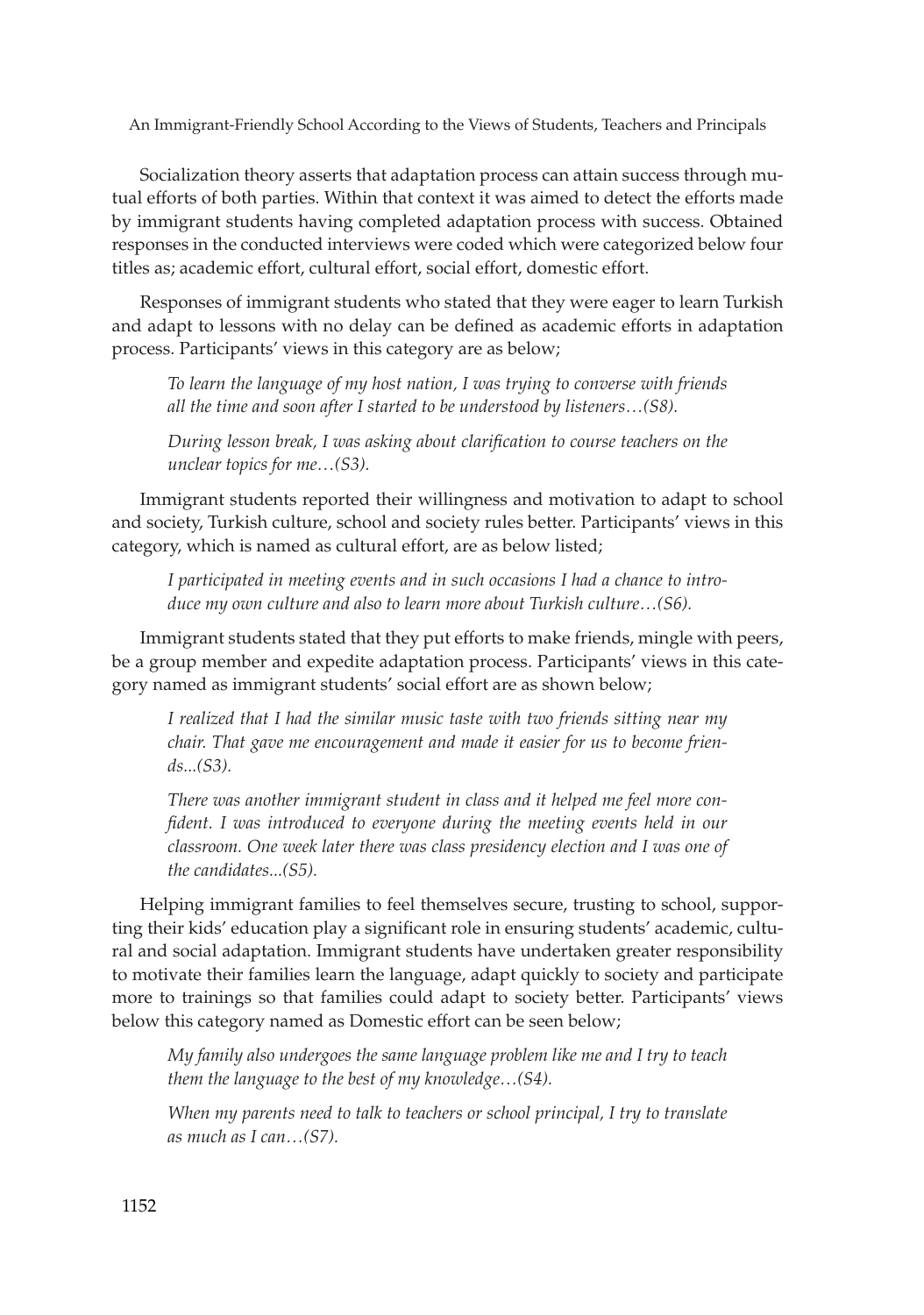#### **Conclusion and Discussion**

The aim of this research is to detect problems faced by immigrant students in school adaptation process and efforts made by immigrant students and schools to ensure adaptation while also listing the qualities required by defining the nature of an immigrant-friendly school. Within that scope the topic was examined within the framework of the theory of organizational socialization and analogies were drawn regarding to an immigrant-friendly society, city and hospital. In addition interviews were held to collect research findings among a sampling composed of eight immigrant students from different nationalities, five teachers and five school principals.

In accordance with research findings, definition of an immigrant-friendly school can be outlined such; "An academic establishment putting in effort to expedite successful adaptation of immigrant students to school and society and solve the problems experienced in adaptation process." In a school with immigrant-friendly nature there is academic, social, cultural and domestic support given to immigrant students to help them adapt to school and society; hence there is a minimum level of adaptation problems among immigrant students. In that sense by referring to research findings, qualities of an immigrant-friendly school were specified and displayed as seen in Figure 4.



**Figure 4.** Qualities of an Immigrant-Friendly School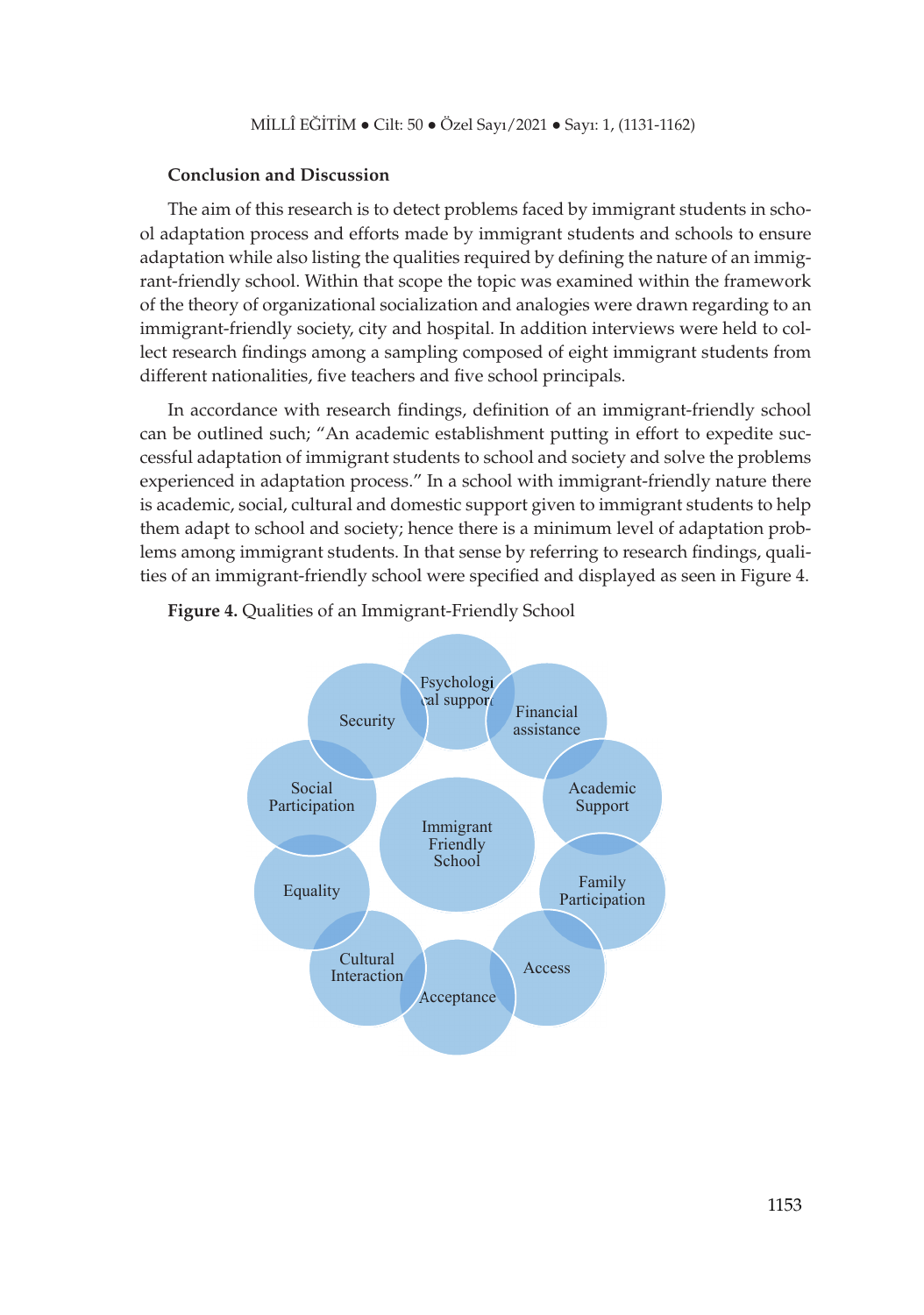As seen in Figure 4 qualities of an immigrant-friendly school can be outlined as below;

- $\checkmark$  Security; Physical, social, emotional and psychological security of immigrant students is secured and these students feel themselves safe at school.
- $\checkmark$  Social Participation; Required opportunities and events to help socialize immigrant students are diversified.
- $\checkmark$  Equality; Without discrimination immigrant students are all provided with the same means for equal access to every process and activity held at school.
- $\checkmark$  Cultural Interaction; In order to expedite cultural interaction between host students and immigrant students and allow immigrant students' adaptation to host culture, a myriad of events are organized.
- $\checkmark$  Acceptance; With all the traits and features they possess, immigrant students are unconditionally accepted by host students and school personnel and by exercising a culture of tolerance, they are integrated to peer groups, classroom setting and school environment.
- $\checkmark$  Access; Efforts are made to solve the problems that block immigrant students' access to education.
- $\checkmark$  Financial assistance; Financial assistance is provided to immigrant students and families.
- $\checkmark$  Family Participation; Efforts are made to hold activities which involve parents to ensure that immigrant families communicate more with the teachers and parents in host country and to render support for students' academic, social and cultural adaptation.
- $\checkmark$  Academic Support; In order to help immigrant students learn the language and boost academic success, extracurricular activities are planned.
- $\checkmark$  Psychological Support; Offering practices that render psychological support for immigrant students and parents.

Findings have demonstrated that in the process of school adaptation, immigrant students experience language and culture difference, academic failure, difficulty in social relations, financial troubles, ostracization, loss of a parent, obligation to be the breadwinner at home, housing problems which are grouped below the categories of academic, cultural, social and domestic. In literature same problems have also been reported by other researchers (Albornoz et al., 2018; Bossavie, 2018; Farre et al., 2018; Hu and Wu, 2020; Jensen, 2015; Schiff, 2008). It is quite normal that problems are expected for any individual when entering a foreign setting of which language and cultu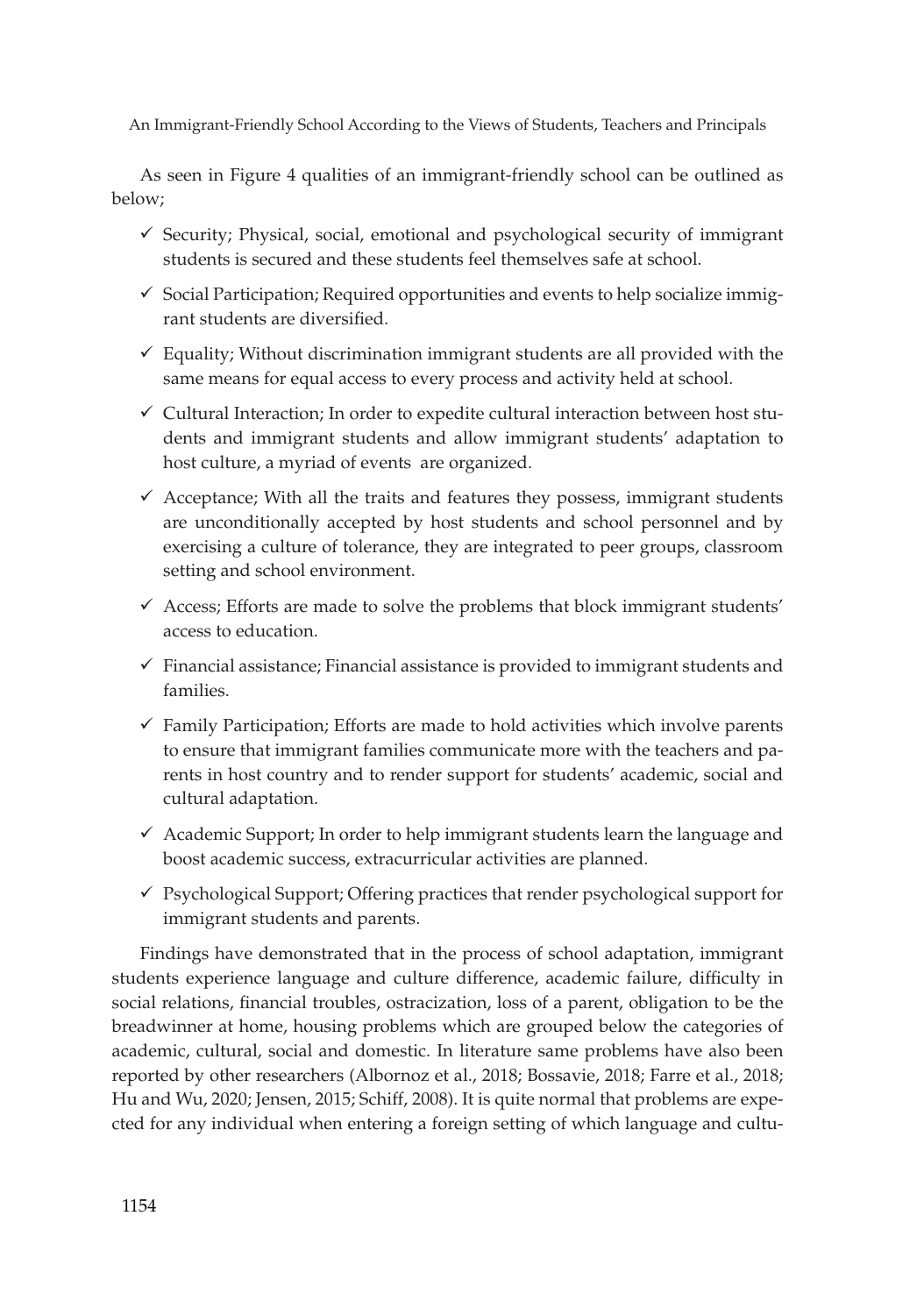re is enigma. Theory of organizational socialization mandates that to overcome these problems, both the school and students are obliged to make efforts. Findings show that during socialization process schools mostly prefer socialization tactics listed as personal, informal and random tactics. That being said, it can be argued that in adaptation process schools opt for personal and random efforts rather than implementing planned, systematic and group-based efforts. As a result it is witnessed that immigrant students' adaptation to school and society is delayed.

According to research findings, in order to complete adaptation process in success and offer solutions to problems seen in adaptation process, schools put in efforts within the categories of academic, cultural, social and parental support. Provided services below these categories are; language course, extracurricular academic support, printed materials in native language, employing a translator teacher, meeting events, sports activities, psychological support, peer support, trainings for the host members of school, financial assistance for the parents etc. and these efforts are reported to be identical with researches in literature (Cardoza, 2019; Konings, 2017; Lander, 2018; Manzoni & Rolfe, 2019). It has been observed that through these efforts immigrant students' academic success and parents' involvement with education climbed whereas immigrant family' problems in adaptation to society went down.

To ensure that organizational socialization is completed in success, there is need for both organizational efforts and personal efforts. In that context efforts made by immigrant students in their adaptation process were examined. Findings were examined below four categories as academic effort, cultural effort, social effort and domestic effort. Accordingly, in and outside of class hours immigrant students communicate with teachers and school principals and feel eager to partake in organized events, act courageously in interacting with native peers and other immigrant students and play an active role in teaching the language to their parents and asking them to participate in trainings. As exhibited by these findings, immigrant students who put sufficient efforts in adaptation process are much quicker in adapting to the school and society. This research finding is congruent with the theory of organizational socialization.

As efforts of school and immigrant students were analyzed together, it was seen that these efforts mostly accumulated in academic and social category. That finding can be related to the assumption that once problems in these two categories are solved, problems in other categories could automatically be solved. Indeed it was observed that immigrant students mostly repeated their language problem and exclusion from peer groups and paid more heeds to academic and social problems ongoing. Therefore, witnessing that both the school and students put more efforts in academic and social category is on the same line with existing problems.

Findings demonstrate that immigrant students hold expectations from schools to make greater efforts. Having felt valuable though these efforts, students also recognize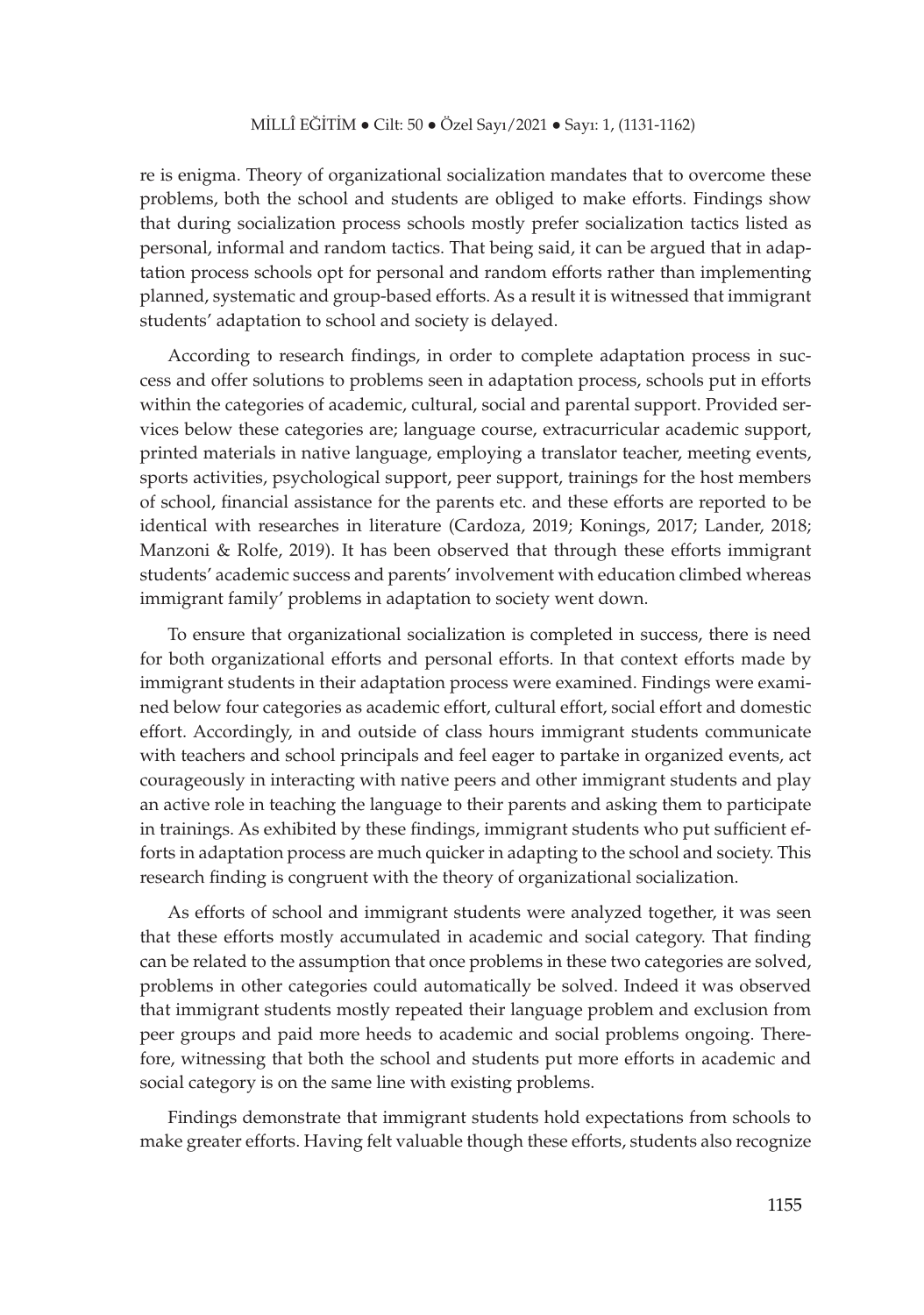the fact that these efforts work well in expediting their adaptation to school. Within that context the most noteworthy finding of the research is that interviewed immigrant students demand to get in touch with other immigrant students at school and ask the school management to enable their interaction with other immigrant peers. Thanks to these practices, immigrant students feel more relaxed and confident. That sense of comfort could be that the moment immigrant students realize that there are other people undergoing the same experiences with them in the same environment and communicate with these students, they would solve problems more quickly and confide their troubles to these students who, they believed, could understand them much better than others.

School efforts obtained from conducted interviews and literature review play a vital role in being an immigrant-friendly school. Accordingly, to exemplify the efforts that an immigrant-friendly school should make, obtained findings have been provided in Table 6.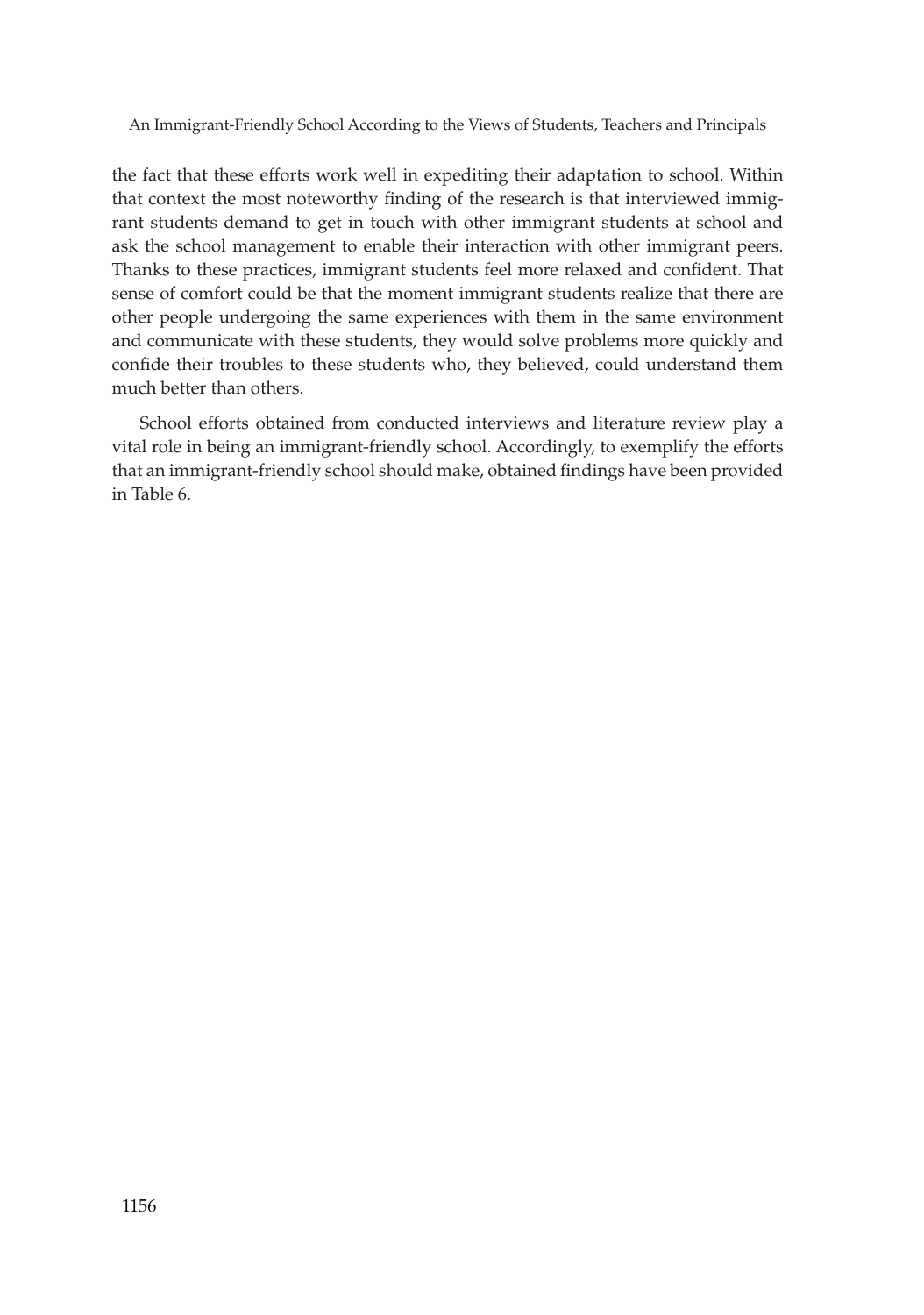| Table 6. Examples of Academic, Cultural, Social and Domestic Support at Immig- |  |  |
|--------------------------------------------------------------------------------|--|--|
| rant Friendly Schools                                                          |  |  |

| Academic                                                                                                                                                                                                                                                                                                                                                                                   | Cultural                                                                                                                                                                                                                                                                                                                                                                                                                                                                          | Social                                                                                                                                                                                                                                                                                                                                       | Domestic                                                                                                                                                                                                                                                                                                                                                                                                                                                                        |  |
|--------------------------------------------------------------------------------------------------------------------------------------------------------------------------------------------------------------------------------------------------------------------------------------------------------------------------------------------------------------------------------------------|-----------------------------------------------------------------------------------------------------------------------------------------------------------------------------------------------------------------------------------------------------------------------------------------------------------------------------------------------------------------------------------------------------------------------------------------------------------------------------------|----------------------------------------------------------------------------------------------------------------------------------------------------------------------------------------------------------------------------------------------------------------------------------------------------------------------------------------------|---------------------------------------------------------------------------------------------------------------------------------------------------------------------------------------------------------------------------------------------------------------------------------------------------------------------------------------------------------------------------------------------------------------------------------------------------------------------------------|--|
| Including<br>٠<br>in projects<br>that require<br>assuming<br>responsibility<br>Printing course<br>$\bullet$<br>materials in<br>native langu-<br>age<br>Distributing<br>immigrant<br>students in<br>equal numbers<br>to classrooms                                                                                                                                                          | Preparing<br>$\bullet$<br>promotional<br>materials in na-<br>tive-language<br>that introduce<br>school and<br>school rules and<br>host society<br>Posting infor-<br>$\bullet$<br>mative texts and<br>statements in<br>native langua-<br>ge to different<br>areas at school                                                                                                                                                                                                        | Employing trans-<br>$\bullet$<br>lator teacher<br>Conducting pe-<br>$\bullet$<br>riodical, planned<br>and systematic<br>meetings<br>Holding events<br>$\bullet$<br>to facilitate inte-<br>raction among<br>immigrant stu-<br>dents themselves<br>Offering psycho-<br>$\bullet$<br>social support<br>via school coun-<br>selor                | Holding perio-<br>$\bullet$<br>dical events that<br>enable all parents<br>in a classroom/<br>school form<br>interaction and<br>communication;<br>breakfast prog-<br>rams etc.<br>Organizing hu-<br>$\bullet$<br>manistic-values<br>based trainings<br>for parents in<br>host country<br>Opening lan-<br>$\bullet$<br>guage courses<br>and vocational<br>courses                                                                                                                 |  |
| Learning<br>$\bullet$<br>and using<br>statements<br>in immigrant<br>students' own<br>language by<br>teachers<br>In extracur-<br>$\bullet$<br>ricular hours<br>organizing<br>language<br>course and<br>supplementary<br>trainings for<br>lessons<br>In extracur-<br>$\bullet$<br>ricular hours<br>organizing na-<br>tive language<br>course<br>Conducting<br>exams in nati-<br>ve language. | Providing books<br>$\bullet$<br>in native lan-<br>guage in school<br>library<br>Trainings and<br>$\bullet$<br>cultural awa-<br>reness raising<br>events for host<br>members at<br>school<br>Holding pro-<br>$\bullet$<br>motional events<br>for the members<br>of host society<br>to introduce<br>immigrant stu-<br>dents' language<br>and culture<br>Introducing<br>$\bullet$<br>school region<br>via physical<br>trips etc.<br>Employing<br>$\bullet$<br>immigrant<br>teachers. | Organizing hu-<br>٠<br>manistic-values<br>based activities<br>and trainings for<br>students in host<br>society<br>Organizing<br>$\bullet$<br>sports activities,<br>trips, festivals in<br>which immigrant<br>students can take<br>an active role<br>Including immig-<br>$\bullet$<br>rant students to<br>extracurricular<br>club activities. | Financial support<br>$\bullet$<br>through their<br>own budget or<br>benefactors,<br><b>NGOs</b><br>Giving psycho-<br>$\bullet$<br>social support<br>through coope-<br>rating with state<br>foundations and<br>NGO <sub>s</sub><br>By cooperating<br>$\bullet$<br>with health-<br>care institutes<br>providing access<br>to healthcare<br>services<br>House visits<br>$\bullet$<br>Appointing<br>$\bullet$<br>delegate parents<br>to set the bridge<br>with immigrant<br>parents |  |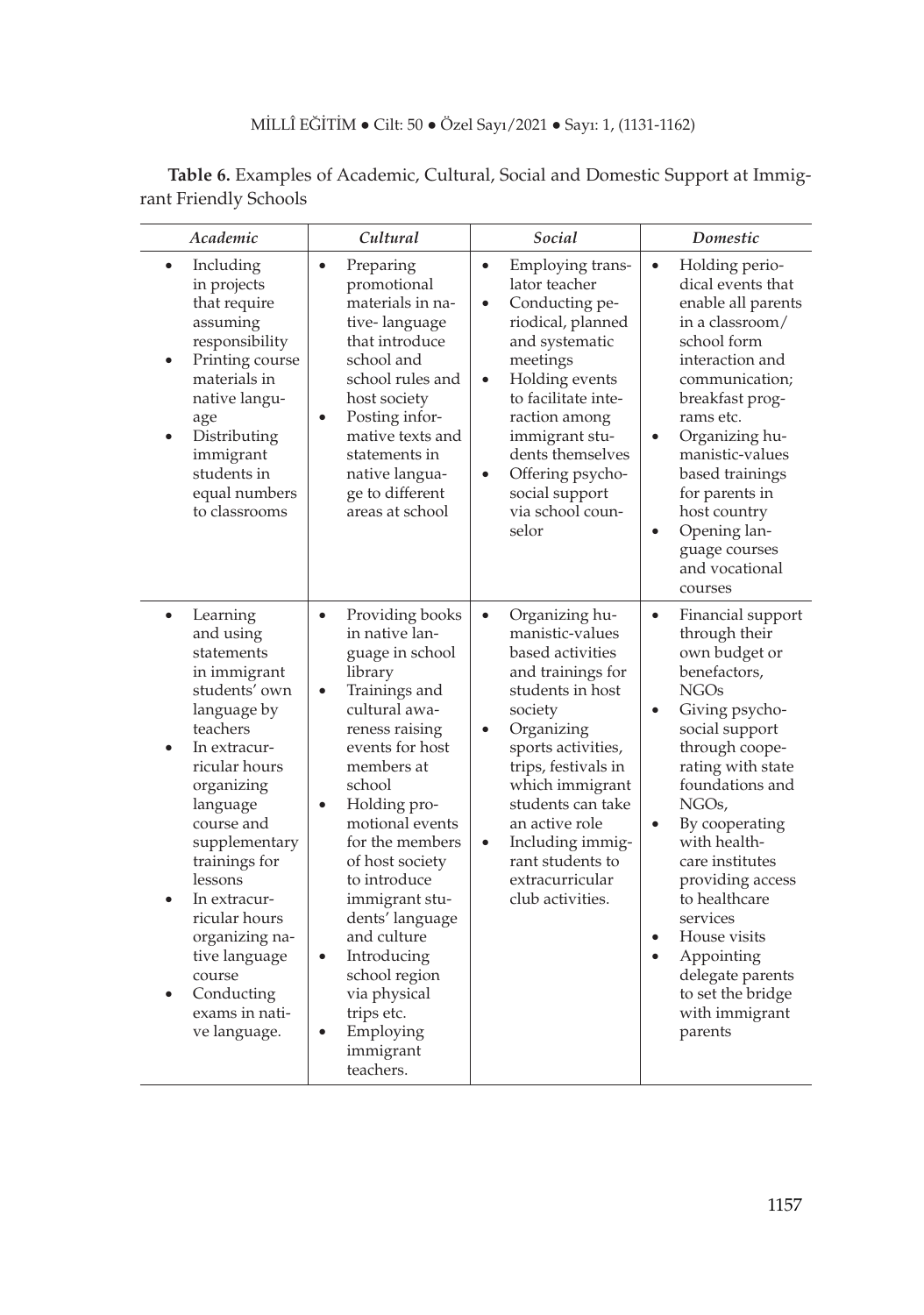Another finding of the research presents that school principals and teachers gave their approval to undergo immigrant-friendly school audits and certification process on a voluntary basis by following preset criteria. Yet, in addition to certification, participants suggested getting financial aids so that they would hold greater means of activities for immigrant students at schools. This finding of the research can be interpreted such; a mandatory immigrant-friendly school certification process would result in unforeseen effects. In addition it is realized that there is need for financial support so as to enrich adaptation efforts of immigrant-friendly schools.

In conclusion, as we analyze the increasing number of immigrants each day and problems faced by immigrant students at schools, it becomes more vital to prioritize the role of immigrant-friendly schools in adaptation process to school and society. Immigrant-friendly schools symbolize academic settings where immigrant students feel themselves safe like home; where immigrant families are treated as a whole and solutions are offered to their problems and in which immigrant students are supported in terms of academic, cultural, social and domestic aspects. Through their efforts immigrant-friendly schools can allow immigrant students and parent to be valued and protected at school and society and by motivating them to exhibit their true potential, these schools will let them offer contribution to community, be joyful and unite with host society. From this point of view it can be suggested to school principals and teachers to acknowledge the significance of efforts that immigrant -friendly schools would make in socialization process; thus make the required efforts to achieve smooth adaptation of immigrant students to society and school. By paying heeds to increasingly-growing mobility of immigrants globewide, policy-makers should value the role of immigrant-friendly schools and implement actions to evaluate the programs immigrant-friendly schools for certification process.

#### **References**

- Albornoz, F., Cabrales, A. & Hauk, E. (2018). Immigration and the school system. *Econ Theory, 65*, 855-890. https://doi.org/10.1007/s00199-017-1041-4
- Araza, A., Aslan, G. & Bulut, Ç. (2013). Organızatıonal socıalızatıon: a lıterature revıew. *Journal of Yasar University, 8*(32), 5556-5582.
- Arslangilay, A. S. (2018). The reflection of ımmigration on school culture: a qualitative study. *International Journal of Instruction, 11*(2), 585-602. https://doi.org/10.12973/iji.2018.11240a
- Bauer, T. N. & Erdogan, B. (2011). Organızatıonal socialization: The effective onboarding of new employees. In. *APA Handbook of I/O Psychology, Volume III Chapter: 2.* S. Zedeck., A. Aguinis., W. Cascio., M. Gelfand., K. Leung., S. Parker ve J. Zhou.
- Betz, W. & Simpson, N. (2013). The effects of international migration on the well-being of native populations in Europe. *IZA Discussion Paper No. 7368.* Retrieved October 1, 2020 from http://ftp.iza.org/dp7368.pdf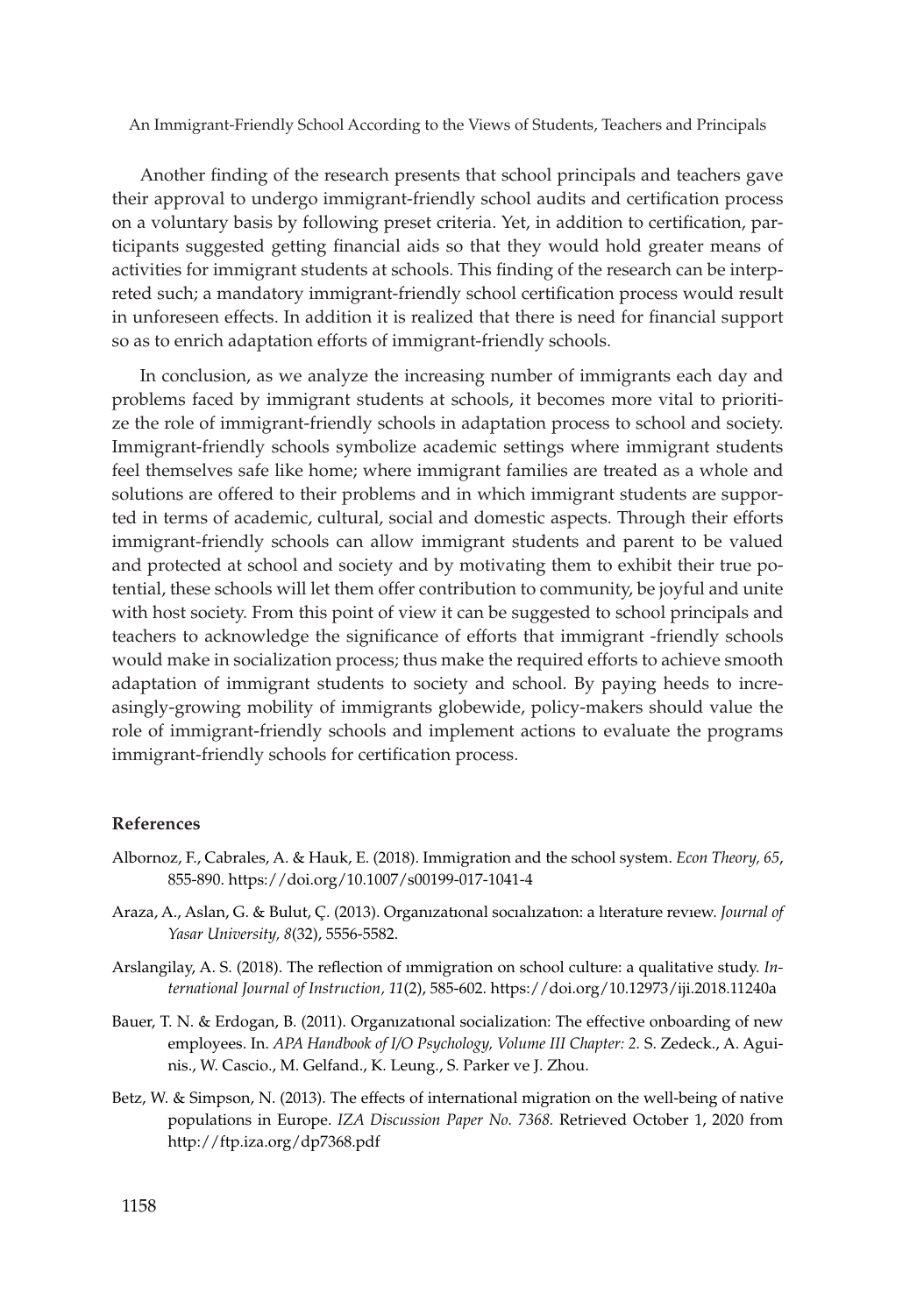- Bossavie, L. (2018). The effect of ımmigration on natives' school achievement. *The Journal of Human Resources.* https://doi.org/10.3368/jhr.55.3.1017-9151R2
- Buyukozturk, Ş., Çakmak, E. K., Akgün, Ö. E., Karadeniz, Ş. & Demirel, F. (2018). *Scientific Research Methods.* Pegem Akademi.
- Calik, T. (2003). Adaptation of employees to the organization (Organizational socialization). *Turkish Journal of Educational Sciences, 1*(2), 1-17.
- Cardoza, K. (2019). How schools are responding to migrant children? *Education Week.* Retrieved October 1, 2020 from https://www.edweek.org/leadership/how-schools-are-responding-to-migrant-children/2019/04
- Creswell, J. W. (1998). Qualitative inquiry and research design: Choosing among five traditions. Sage Publications, Inc.
- Crosnoe, R. & Turley, R. N. L. (2011). K–12 educational outcomes of ımmigrant youth. *Future Child, 21*(1), 129-152.
- Education Authority. (2020). Schools of Sanctuary. Retrieved October 1, 2020 from https://www. eani.org.uk/school-management/intercultural-education-service-ies/schools-of-sanctuary#:~:text=The%20School%20of%20Sanctuary%20award,where%20they%20are%20 fully%20accepted
- Enoksen, E. (2019). Perceived ınjustice in organizations: reasons for segregation of ımmigrants. *Change Management: An Internatıonal Journal, 19*(1): 1-9. https://doi.org/10.18848/2327-798X/CGP/v19i01/1-9
- Eren, Z. (2019). Educational problems of immigrant children and solution proposals according to the opinions of administrators and teachers. *Bolu Abant İzzet Baysal University Journal of the Faculty of Education, 19*(1), 213-234.
- European Commission. (2020). Education and migrants. Retrieved October 1, 2020 from https:// ec.europa.eu/education/policies/european-policy-cooperation/education-and-migrants\_en
- EURYDICE. (2019). Integrating students from migrant backgrounds into schools in Europe: National policies and measures. *Eurydice Report.* Retrieved October 1, 2020 from https:// eacea.ec.europa.eu/national-policies/eurydice/sites/eurydice/files/integrating\_students\_from\_migrant\_backgrounds\_into\_schools\_in\_europe\_national\_policies\_and\_measures.pdf
- Farre, L., Ortega, F. & Tanaka, R. (2018). Immigration and the public–private school choice. *Labour Economics, 51*, 184-201. https://doi.org/10.1016/j.labeco.2018.01.001
- Groenewald, T. (2004). A Phenomenological Research Design Illustrated. *International Journal of Qualitative Methods, 3*(1), 1-26. https://doi.org/10.1177/160940690400300104
- Guba, E. G., & Lincoln, Y. S. (1982). Epistemological and methodological bases of naturalistic inquiry. *Educational Communication and Technology Journal, 30*(4), 233-252.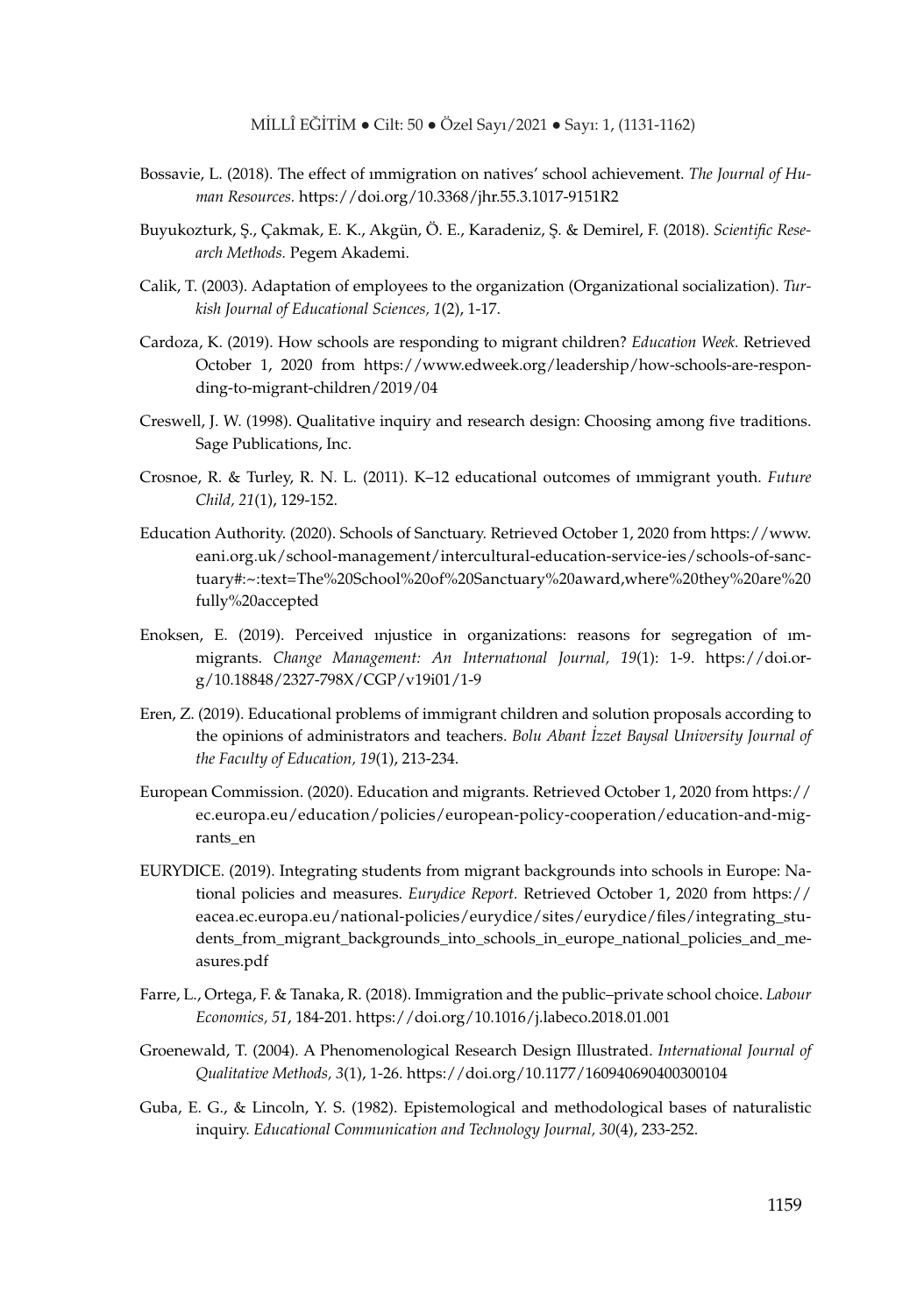- Hickey, J., Gagnon, A. J. & Merry, L. (2010). Partnering with migrant friendly organizations: A case example from a Canadian school of nursing. *Nurse Education Today, 30*, 67-72. https://doi.org/10.1016/j.nedt.2009.06.001
- Hu, B & Wu, W. (2020). Parental support in education and social integration of migrant children in urban public schools in China. *Cities, 106*, 1-9. https://doi.org/10.1016/j.cities.2020.102870
- Hudelson, P., Dao, M. D., Perneger, T. & Paillard, S. D. (2014). A ''Migrant friendly hospital'' ınitiative in geneva, Switzerland: Evaluation of the effects on staff knowledge and practices. *Plos One 9*(9), 1-7. https://doi.org/10.1371/journal.pone.0106758
- Hummel, D. J. (2015). Immigrant friendly and unfriendly cities: Impacts on the presence of a foreign-born population and city. *Journal of International Migration and Integration.* https:// doi.org/10.1007/s12134-015-0464-7
- Jaeger, F. N., Kiss, L., Hossain, M. & Zimmerman, C. (2013). Migrant-friendly hospitals: a paediatric perspective - improving hospital care for migrant children. *BMC Health Services Research 13*(1), 389. https://doi.org/10.1186/1472-6963-13-389
- Jensen, P. (2015). Immigrants in the classroom and effects on native children. *IZA World of Labor,194.* https://doi.org/10.15185/izawol.194
- Koch, J. M., Gin, L. & Knutson, D. (2015). Creating safe and welcoming environments for immigrant children and families. *APA Changing communities and schools, 12.* Retrieved October 1, 2020 from https://www.apa.org/pi/families/resources/newsletter/2015/12
- Konings, P. (2017). Protecting immigrant children's right to education. Retrieved October 1, 2020 from https://www.americanbar.org/groups/public\_interest/child\_law/resources/ child\_law\_practiceonline/child\_law\_practice/vol-36/mar-apr-2017/protecting-immigrant-childrens-right-to-education-/
- Koski, W. (2019). Advice on keeping ımmigrant students safe at school. Retrieved October 1, 2020 from https://law.stanford.edu/2019/07/19/advice-on-keeping-immigrant-students-safe-at-school/
- Lander, J. (2018). The strengths of immigrant students. *Harvard Graduate School of Education.* Retrieved October 1, 2020 from https://www.gse.harvard.edu/news/uk/18/04/strengths-immigrant-students
- Malik, A. & Manroop, L. (2017). Recent immigrant newcomers socialization in th workplace roles of organizational socializatio tactics and newcomer strategies. *Equality, Diversity and Inclusion: An International Journal, 36*(5), 382-400.
- Manzoni, C. & Rolfe, H. (2019). How schools are ıntegratıng new mıgrant pupıls and theır famılıes. *National Institute of Economic and Social Resarch.* Retrieved October 1, 2020 from https://www.niesr.ac.uk/publications/how-schools-are-integrating-new-migrant-pupils-and-their-families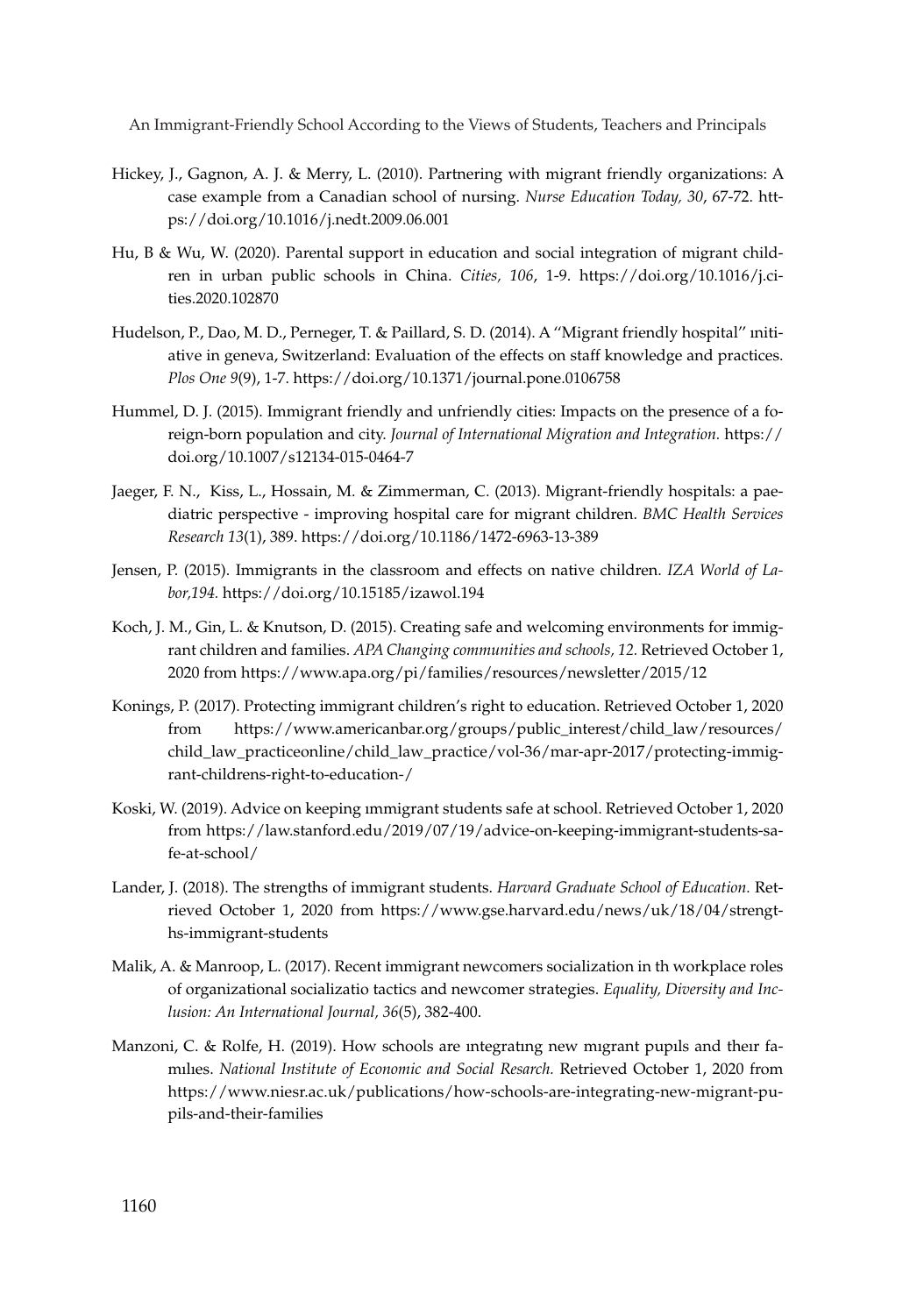- McCorkle, W. D. (2018). *The awareness and attıtudes of teachers towards educatıonal restrıctıons for ımmıgrant students*. (Doctoral Dissertation). Clemson University. ProQuest Number: 10843981
- McDaniel, E. L., Nooruddin, I. & Shortle, A. F. (2011). Divine boundaries: how religion shapes citizens' attitudes toward ımmigrants. American Politics Research *39*(1), 205–233. https:// doi.org/10.1177/1532673X10371300
- Miller, B.B. (2020). *Experıences of ımmıgrant students and the challenges of accessıng the communıty college*. (Doctoral Dissertation). The Temple University. ProQuest Number: 27834032.
- Mitnik, P. A., Finnerty, J. H. & Vidal, M. (2008). Cities and ımmigration local policies for immigrant-friendly cities. *Cities and Immigration.* Madison, WI: Center on Wisconsin Strategy. Retrieved October 1, 2020 from http://www.cows.org/\_data/documents/1164.pdf
- Nukpezah, J. A. (2017). Creating an ımmigrant-friendly society: What drives feelings toward ımmigrants? *Journal Of Polıcy Practıce,* 1-22. https://doi.org/10.1080/15588742.2017.13446 05
- OECD. (2015). Helping ımmıgrant students to succeed at school and beyond. Retrieved October 1, 2020 from https://www.oecd.org/education/Helping-immigrant-students-to-succeed-at-school-and-beyond.pdf
- Oktik, N. & Değer, F. (2013). An essay on the role of education in the formation of immigrant identity. *Journal of Sociology, 28*, 107-123.
- Omelchenko, E. A. (2019). Education of ınternational migrants' children: a contribution to the sustainable development? *Vestnik RUDN. International Relations*, *19*(2): 306-316. https:// doi.org/10.22363/2313-0660-2019-19-2-306-316
- Raol, A. R. (2020). "*But what ıf you just lıstened to the experıence of an ımmıgrant teacher?": learnıng from ımmıgrant/transnatıonal teachers of color ın early chıldhood teacher educatıon*. (Doctoral Dissertation). Teachers College, Columbia University. ProQuest Number: 27997864.
- Sanders, P. (1982). Phenomenology: A new way of viewing organizational research. Academy of Management Review, 7(3), 353-360.
- Schiff, M. (2008). *Immıgrant students ın publıc schools: to what extent do school leaders recognıze, promote, and utılıze theır cultural dıversıty?* (Doctoral Dissertation). Southern Connecticut State University. ProQuest LLC.
- Schools of Sanctuary. (2020). What is a School of Sanctuary? Retrieved October 1, 2020 from https://schools.cityofsanctuary.org/about
- Shepard, E. A. (2016). *The emerging "ımmigrant-friendly" city: how and why cities frame themselves as welcoming places to immigrants*. (Published Thesis). Department of Geography College of Arts & Sciences, University of Vermont. Burlington. ABD.
- Solis, L. (2016). Why refugee education is a problem and six solutions. *World Economic Forum.*  Retrieved October 1, 2020 from https://www.weforum.org/agenda/2016/05/why-refugee-education-is-a-problem-and-six-solutions/